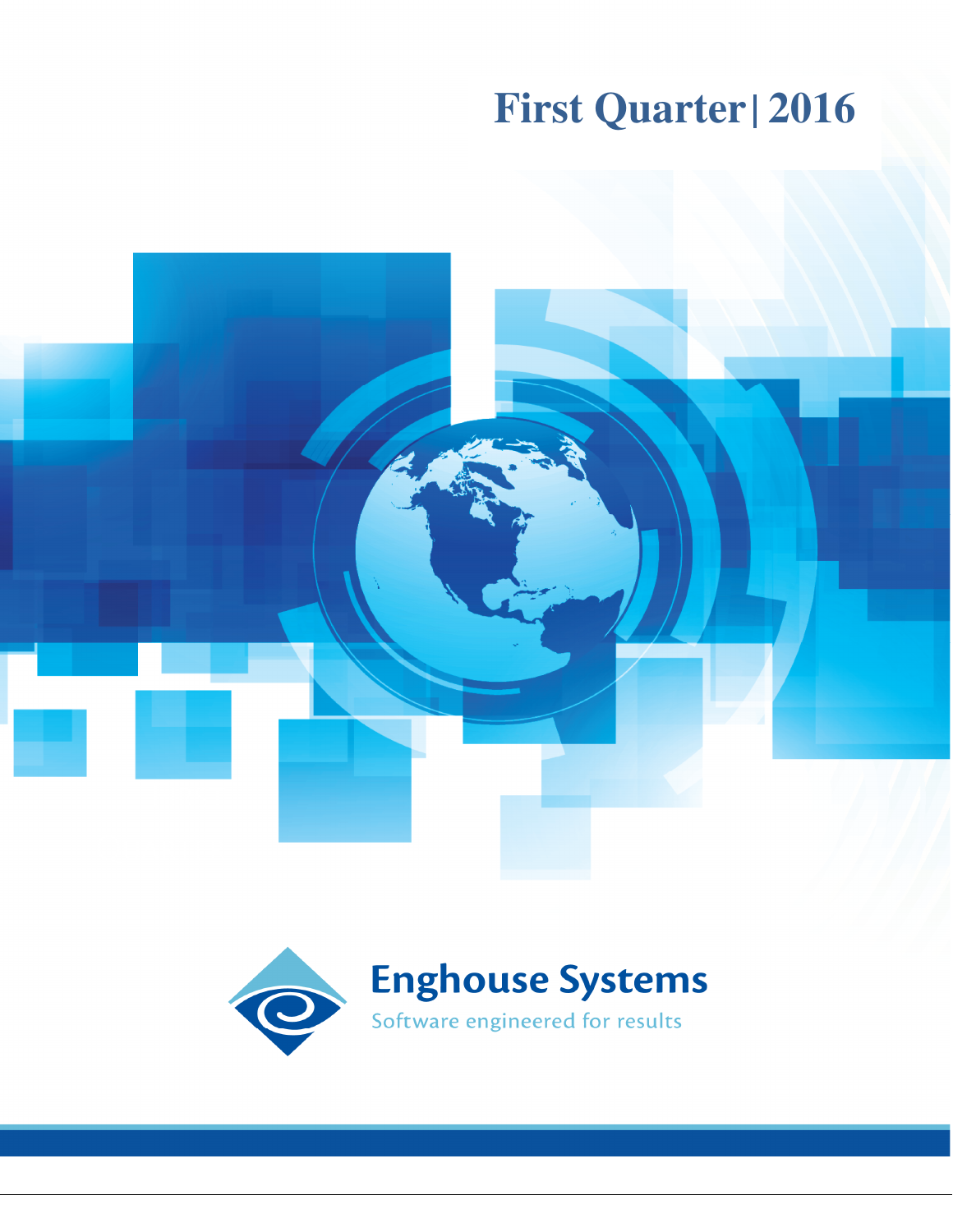March 9, 2016

To our Shareholders,

First quarter revenue increased by 18.0% to \$74.4 million, compared to revenue of \$63.0 million in the first quarter of the prior year. Increased revenue in the quarter reflects incremental revenue from acquisitions and the favourable impact of foreign exchange. Income from operating activities was \$17.8 million compared to \$15.6 million in prior year's first quarter, an increase of 14.6%. Net income for the quarter was \$8.5 million or \$0.31 per diluted share compared to \$2.5 million or \$0.09 per diluted share in the prior year's first quarter, which reflected the final settlement of a litigation matter. Adjusted EBITDA for the first quarter was \$19.1 million or \$0.70 per diluted share compared to \$16.2 million or \$0.60 per diluted share last year, an increase of 17.8%.

Operating expenses before special charges related to restructuring of acquired operations were \$32.4 million compared to \$27.6 million in the prior year's first quarter and reflect incremental operating costs related to acquisitions and the negative impact of foreign exchange. Non-cash amortization charges in the quarter were \$6.8 million compared to \$5.4 million in the prior year's first quarter and include amortization charges for acquired software and customer relationships from acquired operations. Operating expenses in the quarter also include \$11.4 million, or 15.3% of revenue in research and development related expenses compared to \$9.9 million or 15.7% in prior year's first quarter. The Company's continued investment in research and development was recently recognized with two product awards from industry analysts.

Enghouse closed the quarter with \$80.0 million in cash, cash equivalents and short-term investments, compared to \$98.4 million at October 31, 2015. The cash balance was achieved after payment of \$26.0 million (net of cash acquired) for CTI Group (Holdings) Inc., acquired on December 7, 2015 and cash dividends of \$3.2 million. The Company continues to have no long-term debt.

The Board of Directors also approved a 17% increase in its eligible quarterly dividend to \$0.14 per common share, payable on May 31, 2016 to shareholders of record at the close of business on May 17, 2016. Enghouse has now increased its dividend in each of the past eight years.

On March 4, 2016, Enghouse announced the acquisition of CellVision AS ("CellVision"). CellVision expands the Asset Management Group's footprint in the Nordic region and extends its product offerings aimed at the telecommunications service provider market. Enghouse continues to seek acquisitions that will augment its operations in the networks, transportation and call center markets and further diversify its revenue stream.

Pladler

Stephen J. Sadler Chairman of the Board and Chief Executive Officer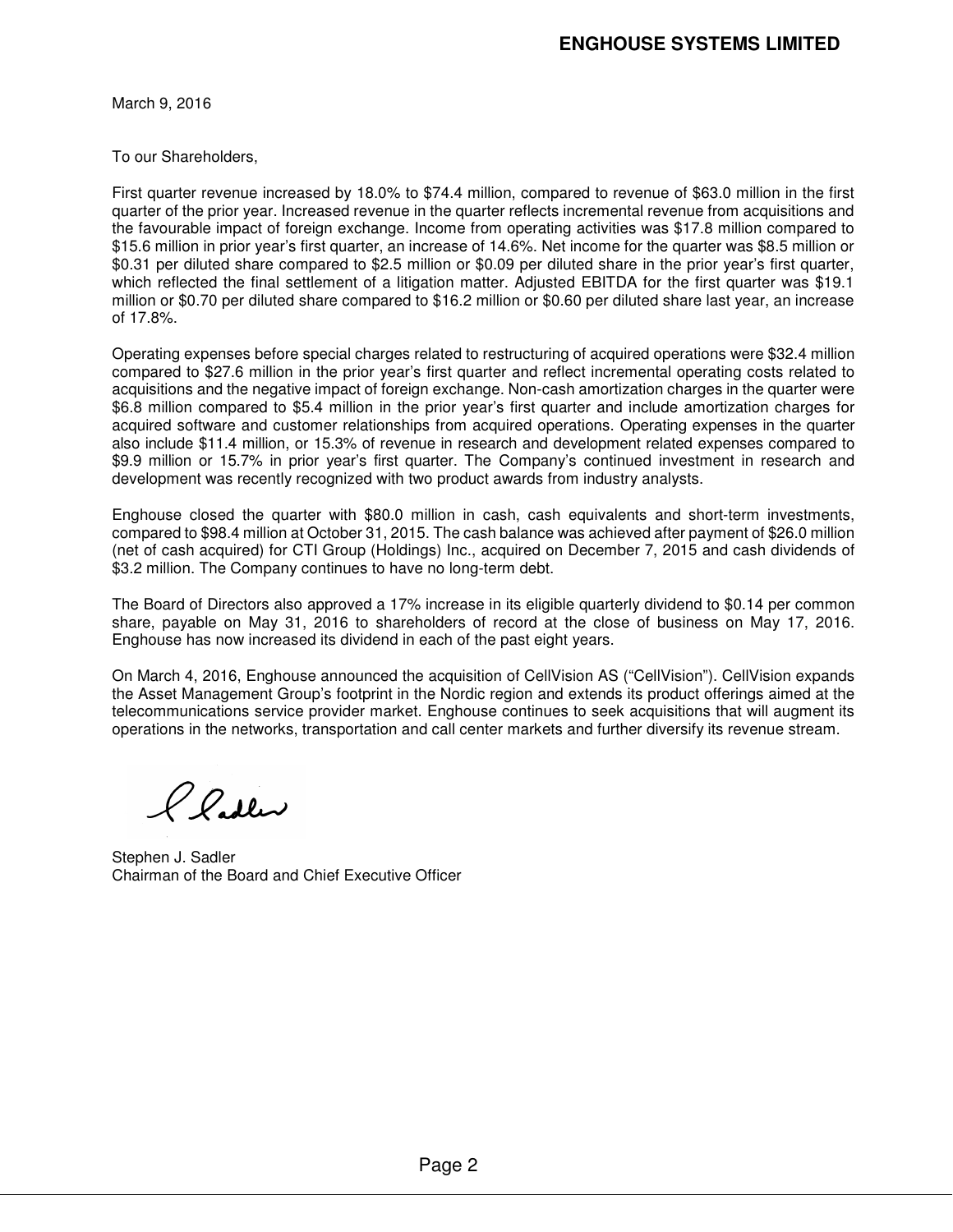# **MANAGEMENT'S DISCUSSION AND ANALYSIS**

The following Management Discussion and Analysis ("MD&A") has been prepared as of March 9, 2016 and all information contained herein is current as of that date unless otherwise indicated. For a complete understanding of our business environment, risks, trends and uncertainties and the effect of critical accounting policies and estimates on our results, this MD&A should be read in conjunction with Enghouse Systems Limited's ("Enghouse Systems") and its subsidiaries ( together "the Company" or "Enghouse") fiscal 2015 audited consolidated financial statements and the notes thereto. This MD&A covers the consolidated results of operations, financial condition and cash flows of Enghouse Systems and its subsidiaries, all wholly owned, for the first quarter ended January 31, 2016. Unless otherwise noted, the results reported herein have been prepared in accordance with International Financial Reporting Standards ("IFRS") and are presented in Canadian dollars, stated in thousands, except per share amounts and as otherwise indicated.

This document is intended to assist the reader in better understanding operations and key financial results as of the date of this report. The consolidated financial statements and the MD&A have been reviewed by the Company's Audit Committee and approved by its Board of Directors.

# **Non-GAAP Measures**

The Company uses non-GAAP measures to assess its operating performance. Securities regulations require that companies caution readers that earnings and other measures adjusted to a basis other than GAAP do not have standardized meanings and are unlikely to be comparable to similar measures used by other companies. Accordingly, they should not be considered in isolation. The Company uses Adjusted EBITDA as a measure of operating performance. Therefore, Adjusted EBITDA may not be comparable to similar measures presented by other issuers. Adjusted EBITDA is calculated as results from operating activities adjusted for depreciation of property, plant and equipment, and special charges for acquisition related restructuring costs. Management uses Adjusted EBITDA to evaluate operating performance as it excludes amortization of software and intangibles (which is an accounting allocation of the cost of software and intangible assets arising on acquisition), any impact of finance and tax related activities, asset depreciation, other income and restructuring costs primarily related to acquisitions.

# **Forward-looking Statements**

Certain statements made or incorporated by reference in this MD&A are forward-looking and relate to, among other things, anticipated financial performance, business prospects, strategies, regulatory developments, new services, market forces, commitments and technological developments. By its nature, such forward-looking information is subject to various risks and uncertainties, including those discussed in this MD&A or in documents incorporated by reference in this MD&A, such as Enghouse's Annual Information Form, which could cause the Company's actual results and experience to differ materially from the anticipated results or other expectations expressed herein. Readers are cautioned not to place undue reliance on this forwardlooking information, and the Company shall have no obligation to update publicly or revise any forward-looking information, whether as a result of new information, future events or otherwise, except in accordance with applicable securities laws.

For additional information with respect to certain of these risks or factors, reference should be made to section "Risks and Uncertainties" of the MD&A and notes to the consolidated financial statements for the year ended October 31, 2015, as well as to the Company's continuous disclosure materials filed from time to time with Canadian securities regulatory authorities, copies of which are filed electronically on SEDAR at www.sedar.com.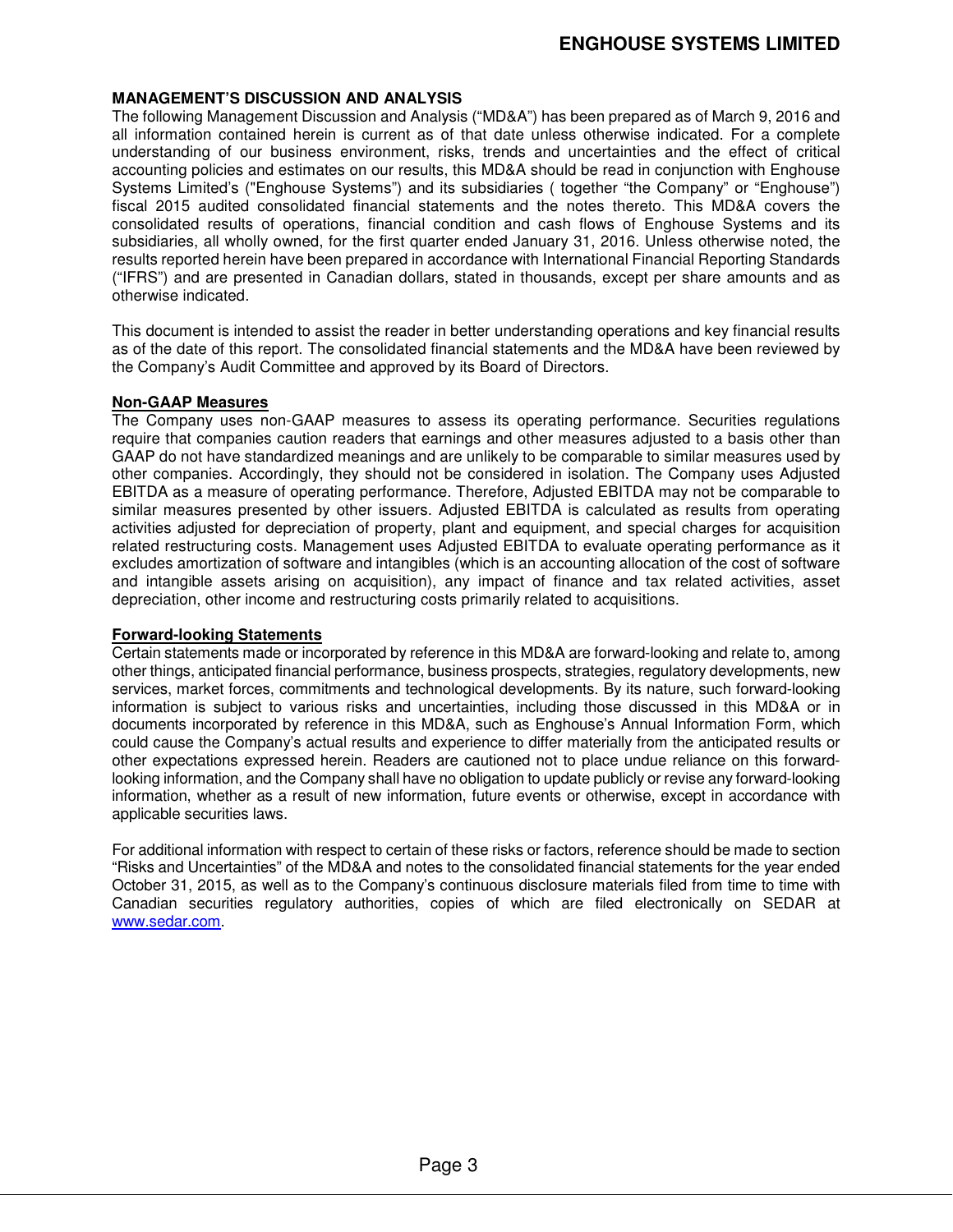# **ENGHOUSE SYSTEMS LIMITED**

# **Corporate Overview**

Enghouse is a Canadian publicly traded company (TSX:ESL) that develops enterprise software solutions for a number of vertical markets. The Company is organized around two business segments: the Interactive Management Group and the Asset Management Group. The Interactive Management Group specializes in customer interaction software and services that are designed to enhance customer service, increase efficiency and manage customer communications across the enterprise. Core technologies include contact center, attendant console, interactive voice response, dialers, agent performance optimization and analytics that support any telephony environment, deployed on-premise or in the cloud. Its customers include insurance companies, banks and utilities as well as high technology, health care and hospitality companies. The Asset Management Group provides a portfolio of products to telecom service providers, utilities and the oil and gas industry. Its products include Operations Support Systems (OSS), Business Support Systems (BSS), Mobile Value Added Services (VAS) solutions as well as data conversion services. The Asset Management Group also provides fleet routing, dispatch, scheduling, communications and emergency control center solutions for the transportation, first responders, distribution and security sectors.

The Company's strategy remains focused on building a consistently profitable enterprise software company with a diversified product suite and global market presence. The Company emphasizes the importance of recurring revenue streams to increase shareholder value and the predictability of its operating results. This objective is achieved through a combination of organic growth and acquisitions. While the Company continues to develop and enhance its existing product portfolio, it is also important to augment and expedite this strategy with new and complementary technology, products and services obtained through acquisition. This dual-faceted approach will enable the Company to provide a broader spectrum of products and services to its customer base more quickly than through organic means alone.

# **Quarterly Results of Operations**

The following table sets forth certain unaudited information for each of the eight most recent quarters (the last of which ended January 31, 2016). Historically, the Company's operating results have fluctuated on a quarterly basis, which the Company expects will continue in the future. Fluctuations in results continue to relate to the timing of software license and hardware sales, which may result in large sales orders in any one quarter, movements in foreign currency exchange rates and to the timing of acquisitions, staffing and infrastructure changes. See "Risks and Uncertainties" for more details.

| For the three months<br>ending | <b>Total</b><br>revenue | <b>Net</b><br>income | <b>Earnings</b><br>per share<br>– basic | <b>Earnings</b><br>per share<br>- diluted | <b>Cash and</b><br>short-term<br>investments | <b>Total</b><br>assets |
|--------------------------------|-------------------------|----------------------|-----------------------------------------|-------------------------------------------|----------------------------------------------|------------------------|
|                                | \$                      | \$                   | \$                                      | \$                                        | \$                                           | \$                     |
|                                |                         |                      |                                         |                                           |                                              |                        |
| January 31, 2016               | 74.370                  | 8.461                | 0.32                                    | 0.31                                      | 80,008                                       | 409,866                |
| October 31, 2015               | 76.329                  | 13.229^              | 0.50                                    | 0.49                                      | 98.437                                       | 376.015                |
| July 31, 2015                  | 71.264                  | 8.094                | 0.31                                    | 0.30                                      | 91.288                                       | 369,917                |
| April 30, 2015                 | 68.701                  | 7.568                | 0.29                                    | 0.28                                      | 88.541                                       | 352,914                |
| January 31, 2015               | 63.019                  | $2,539*$             | $0.10*$                                 | $0.09*$                                   | 101.847                                      | 354,628                |
| October 31, 2014               | 62,056                  | $9.739^$             | 0.37                                    | 0.36                                      | 84.864                                       | 327,771                |
| July 31, 2014                  | 55.488                  | 7.215                | 0.28                                    | 0.27                                      | 104.958                                      | 313.069                |
| April 30, 2014                 | 54.951                  | 6,558                | 0.25                                    | 0.24                                      | 101.014                                      | 312.124                |

^Includes credit adjustment to tax provision of \$2.5 million in fiscal 2015 and \$3.3 million in fiscal 2014 on the recognition of deferred tax assets related to non-capital losses

\*Net of adjustment to the provision related to the finalization of contract litigation matters in the amount of \$5.0 million after tax.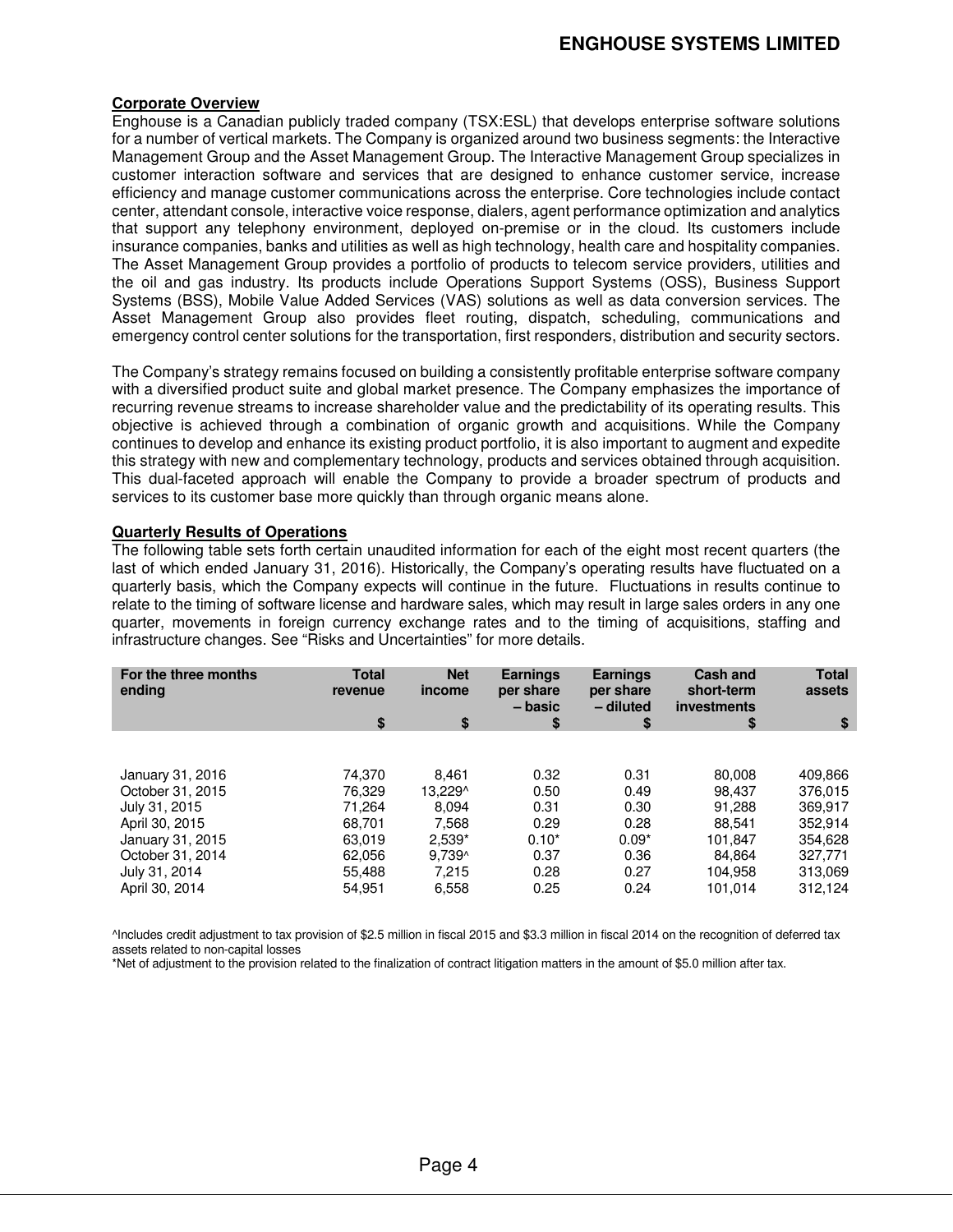# **Results of Operations:**

(in thousands of Canadian dollars except per share amounts)

|                                                                                      | Q1/2016      | Q1/2015     |           | Year over year change |  |  |
|--------------------------------------------------------------------------------------|--------------|-------------|-----------|-----------------------|--|--|
|                                                                                      |              |             | \$        | %                     |  |  |
| Interactive Management Group                                                         | \$<br>48,612 | \$43,752    | 4,860     | 11.1                  |  |  |
| Asset Management Group                                                               | 25,758       | 19,267      | 6,491     | 33.7                  |  |  |
| <b>Total revenue</b>                                                                 | 74,370       | 63,019      | 11,351    | 18.0                  |  |  |
| Direct costs                                                                         | 23,752       | 19,794      | 3,958     | 20.0                  |  |  |
| Revenue, net of direct costs                                                         | 50,618       | 43,225      | 7,393     | 17.1                  |  |  |
|                                                                                      |              |             |           |                       |  |  |
| Operating expenses                                                                   | 32,368       | 27,626      | 4,742     | 17.2                  |  |  |
| Special charges                                                                      | 407          | 24          | 383       | 1,595.8               |  |  |
| Results from operating activities                                                    | 17,843       | 15,575      | 2,268     | 14.6                  |  |  |
| Amortization of acquired software and                                                |              |             |           |                       |  |  |
| customer relationships                                                               | (6, 840)     | (5, 354)    | (1, 486)  | (27.8)                |  |  |
| Litigation settlements                                                               |              | (8,774)     | 8,774     | 100.0                 |  |  |
| Finance income                                                                       | 33           | 113         | (80)      | (70.8)                |  |  |
| Finance expense                                                                      | (81)         | (117)       | 36        | 30.8                  |  |  |
| Other income                                                                         | 33           | 17          | 16        | 94.1                  |  |  |
| Income before income taxes                                                           | 10,988       | 1,460       | 9,528     | 652.6                 |  |  |
| Provision for (recovery of) for income taxes                                         | 2,527        | (1,079)     | 3,606     | 334.2                 |  |  |
| <b>Net Income</b>                                                                    | 8,461<br>\$  | 2,539<br>\$ | 5,922     | 233.2                 |  |  |
| Earnings per share - basic                                                           | \$<br>0.32   | 0.10<br>\$  | 0.22      | 220.0                 |  |  |
| Earnings per share - diluted                                                         | \$<br>0.31   | \$<br>0.09  | 0.22      | 244.4                 |  |  |
| Cash flow from operating activities<br>Cash flow from operating activities excluding | 6,907<br>\$  | \$17,642    | (10, 735) | (60.8)                |  |  |
| changes in working capital                                                           | \$19,027     | \$7,811     | 11,216    | 143.6                 |  |  |

# **Adjusted EBITDA:**

The table below reconciles Adjusted EBITDA to the most directly comparable IFRS measure, results from operating activities:

|                                               | <b>Three Months ended</b> |                         |  |  |
|-----------------------------------------------|---------------------------|-------------------------|--|--|
|                                               | <b>January 31, 2016</b>   | <b>January 31, 2015</b> |  |  |
| <b>Total Revenue</b>                          | \$74,370                  | \$63,019                |  |  |
| <b>Results from operating activities</b>      | 17,843                    | 15,575                  |  |  |
| Depreciation of property, plant and equipment | 826                       | 592                     |  |  |
| Special charges                               | 407                       | 24                      |  |  |
| <b>Adjusted EBITDA</b>                        | \$19,076                  | \$16,191                |  |  |
| <b>Adjusted EBITDA margin</b>                 | 25.7%                     | 25.7%                   |  |  |
| <b>Adjusted EBITDA per diluted share</b>      | \$<br>0.70                | \$<br>0.60              |  |  |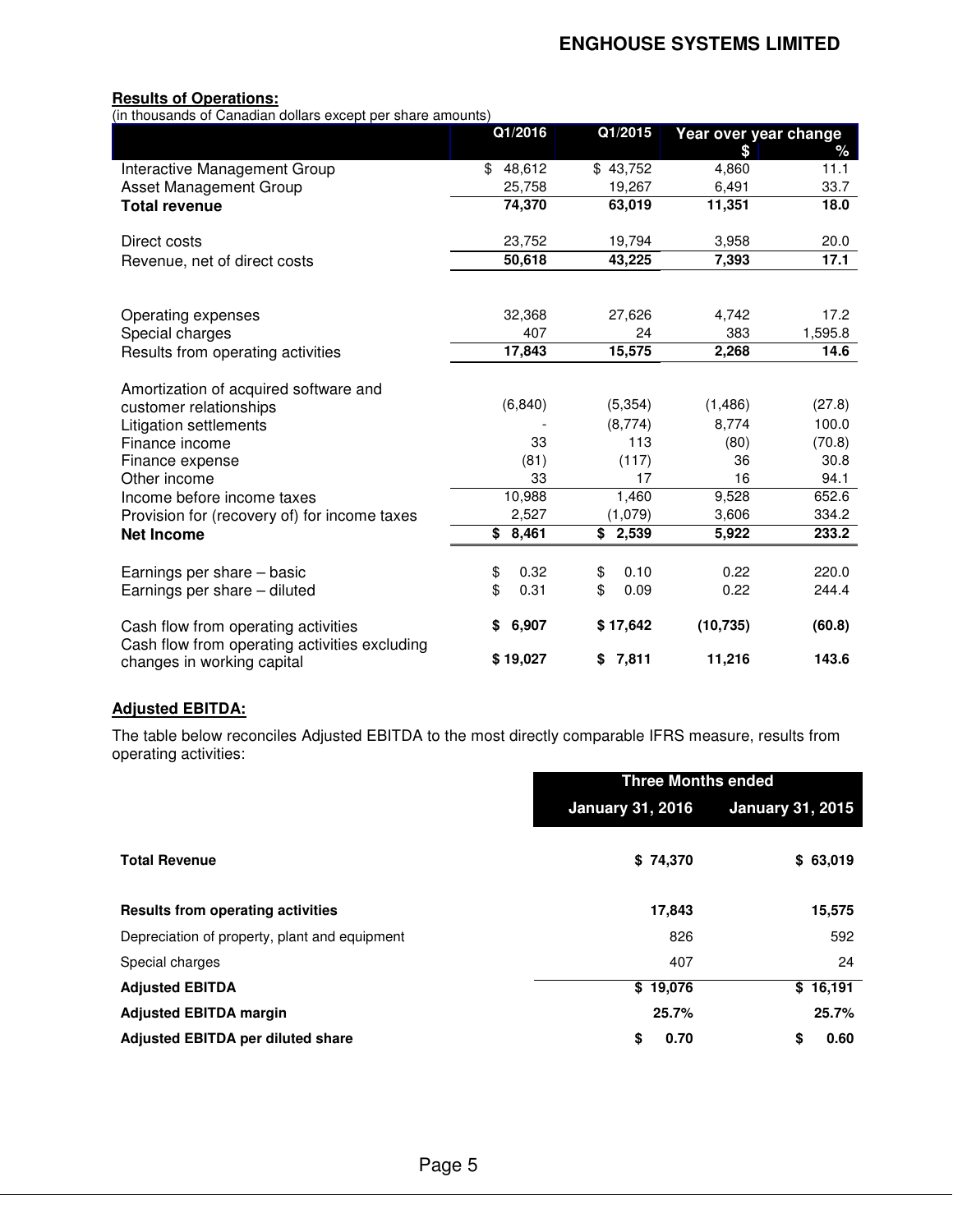# **Revenue**

Total revenue for the quarter was \$74.4 million compared to \$63.0 million in the prior year's first quarter, an 18.0% increase over the prior year. Hosted services and maintenance revenue was \$37.8 million compared to \$32.3 million in the prior year's first quarter, an increase of 17.2%. This includes maintenance revenue of \$31.8 million compared to \$27.4 million in the prior year's first quarter and reflects incremental maintenance revenue from license sales in the past fiscal year as well as contributions from acquired operations. Hosted services revenue was up at \$6.0 million in the quarter compared to \$4.9 million last year. License revenue was \$20.8 million compared to \$19.6 million in the prior year's first quarter as a result of incremental subscription revenue booked as well as contributions from acquisitions.

The Interactive Management Group contributed \$48.6 million in revenue in the quarter, compared to \$43.8 million reported in the first quarter of fiscal 2015. The increase is primarily attributable to incremental contributions from acquisitions completed in fiscal 2015 and reflects the incremental revenue contributions of the Interactive Management operations of CTI Group (Holdings) Inc ("CTI") acquired on December 7, 2015. The Asset Management Group contributed revenue of \$25.8 million in the quarter, compared to \$19.3 million reported in the first quarter of fiscal 2015 and reflects incremental revenue contributions of CTI's SmartRecord and Analysis operations. The increase is also attributable to incremental revenue contributions from acquisitions completed in the prior fiscal year as well as incremental services revenue from the Group's telecom billing and workflow operations.

Both revenue and costs were impacted by the stronger U.S. dollar which compared to its Canadian counterpart averaged \$1.37 in the current quarter versus \$1.11 in the prior year's first quarter. The Pound Sterling also positively impacted revenue, averaging \$2.04 in the current quarter compared to \$1.80 in the prior year's first quarter. The positive impact on revenue was further impact by the weaker Canadian dollar against both the Euro, which averaged \$1.49 in the quarter versus \$1.41 prior first year's quarter and the Swedish Kronor which averaged \$0.16 in the current quarter vs. \$0.15 in the prior year's first quarter.

# **Direct costs**

Direct costs for the quarter were \$23.8 million or 31.9% of revenue compared to \$19.8 million or 31.4% of revenue in the prior year's first quarter consistent with increased costs associated with providing incremental hosted services revenue. Direct costs for services include costs for both hosted and maintenance services as well as professional services.

On a segment basis, direct costs in the quarter for the Interactive Management Group were \$12.4 million or 25.6% of revenue compared to \$11.3 million or 25.8% of revenue in the prior year's first quarter. Direct costs for the Asset Management Group were \$11.4 million or 44.2% of revenue compared to \$8.5 million or 44.1% of revenue in the prior year's first quarter. The higher direct costs in the Asset Management segment reflect higher proportional contributions from lower margin professional and hosted services and hardware revenue.

# **Revenue, net of direct costs**

Revenue net of direct costs increased by \$7.4 million to \$50.6 million or 68.1% of revenue compared to \$43.2 million or 68.6% of revenue in the prior year's first quarter. The increase in revenue, net of direct costs is primarily attributable to incremental contributions from acquisitions. The decrease in margins is primarily attributable to increased costs associated with hosted services.

# **Operating Expenses**

Operating expenses for the quarter were \$32.8 million, compared to \$27.6 million reported in the first quarter of last year, an 18.5% increase. The increase in costs reflects incremental operating costs related to newly acquired operations and the impact of the weaker Canadian dollar against major currencies which increased operating costs in Canadian dollars. Selling, general and administrative costs include foreign exchange gains of \$2.6 million recorded in the quarter compared to gains of \$1.9 million last year which mitigated the increase in costs. Last year's operating expenses also included \$0.1 million in special charges related to acquisitions compared to \$0.4 million in the first quarter of this year. Excluding special charges,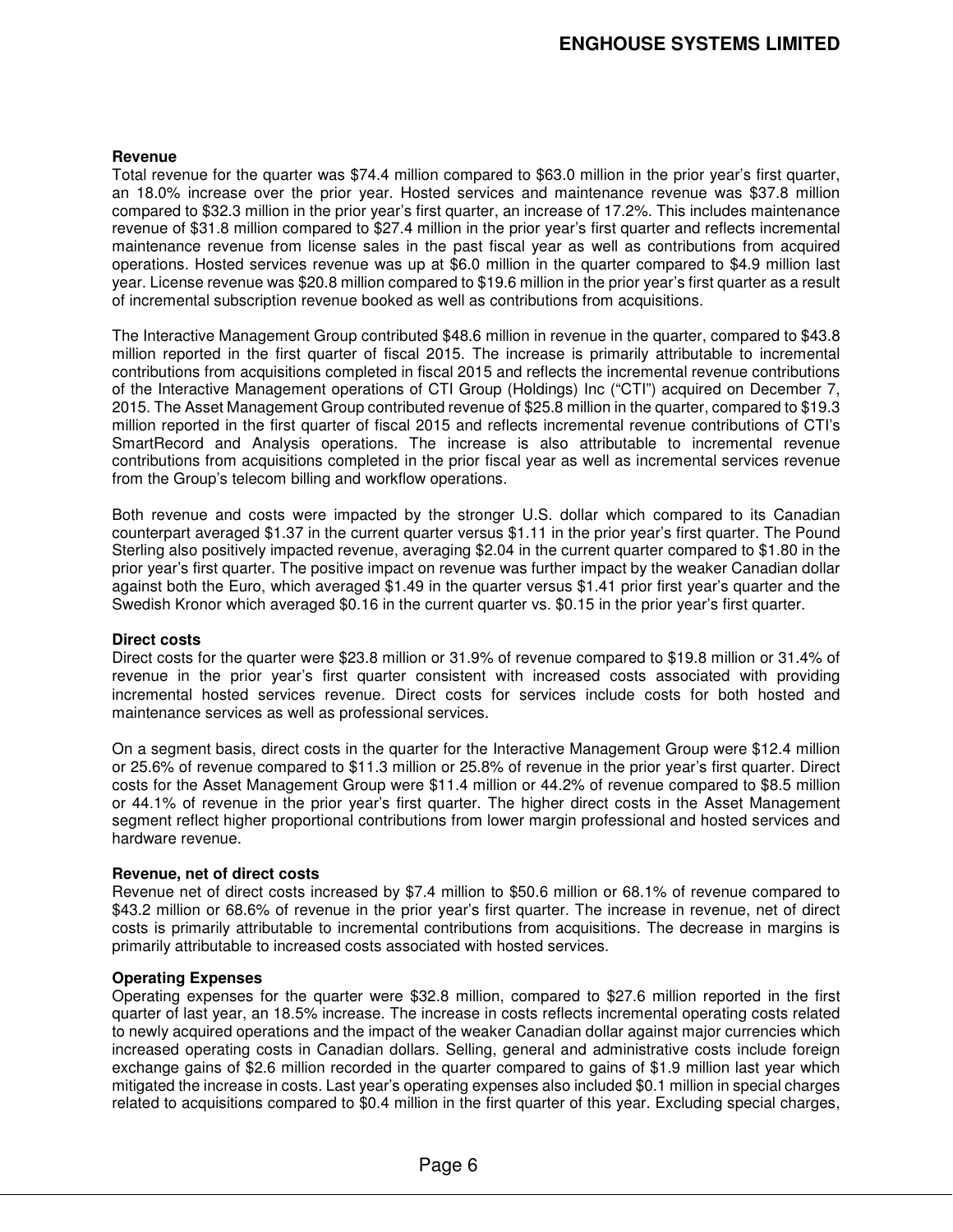operating expenses were 43.5% of revenue in the current quarter compared to 43.8% in prior year's first quarter as a result of headcount reductions undertaken during the latter part of 2015.

The Company continues to invest in R&D for future growth. R&D expenses were \$11.4 million or 15.3% as a percentage of revenue in the quarter compared to \$9.9 million or 15.7% in the prior year. Research and development expenses are net of government grants and investment tax credits of \$0.3 million earned in the current quarter primarily in New Zealand and Norway compared to \$0.1 million recorded in prior year's first quarter.

Non-cash charges for amortization of acquired software and customer relationships related to acquisitions were \$6.8 million, up from the prior year's first quarter expense of \$5.4 million as a result of incremental charges related to the CDRator, Reitek, Aktavara and CTI acquisitions, which were partially offset by expiring amortization charges from previous acquisitions.

# **Foreign Exchange**

The Company earns a significant portion of revenue from sales denominated in currencies other than the Canadian dollar. As a result of acquisitions in the Scandinavian region and Europe, a larger proportion of revenue is derived from operations outside of the U.S. and is denominated in currencies other than the U.S. dollar. As a result, the Company transacts a significant proportion of its business in pounds sterling, Swedish, Norwegian and Danish kronor and euros, as well as currencies in the Asia Pacific region.



Exchange rate source: Bank of Canada Currency Rates

During the past quarter, the Canadian dollar sharply weakened against the U.S. dollar, Euro, pound sterling and Swedish Krona in particular which impacted the foreign exchange translation on Enghouse's operating results. As the Company's reporting currency is the Canadian dollar, overall this has positively impacted revenue reported in Canadian dollars while negatively impacting operating costs, and partially acts as a natural hedge. Revenue was positively impacted by an estimated \$5.8 million, while costs increased by an estimated \$4.3 million, as calculated by applying the change in the average exchange rates from Q1/15 to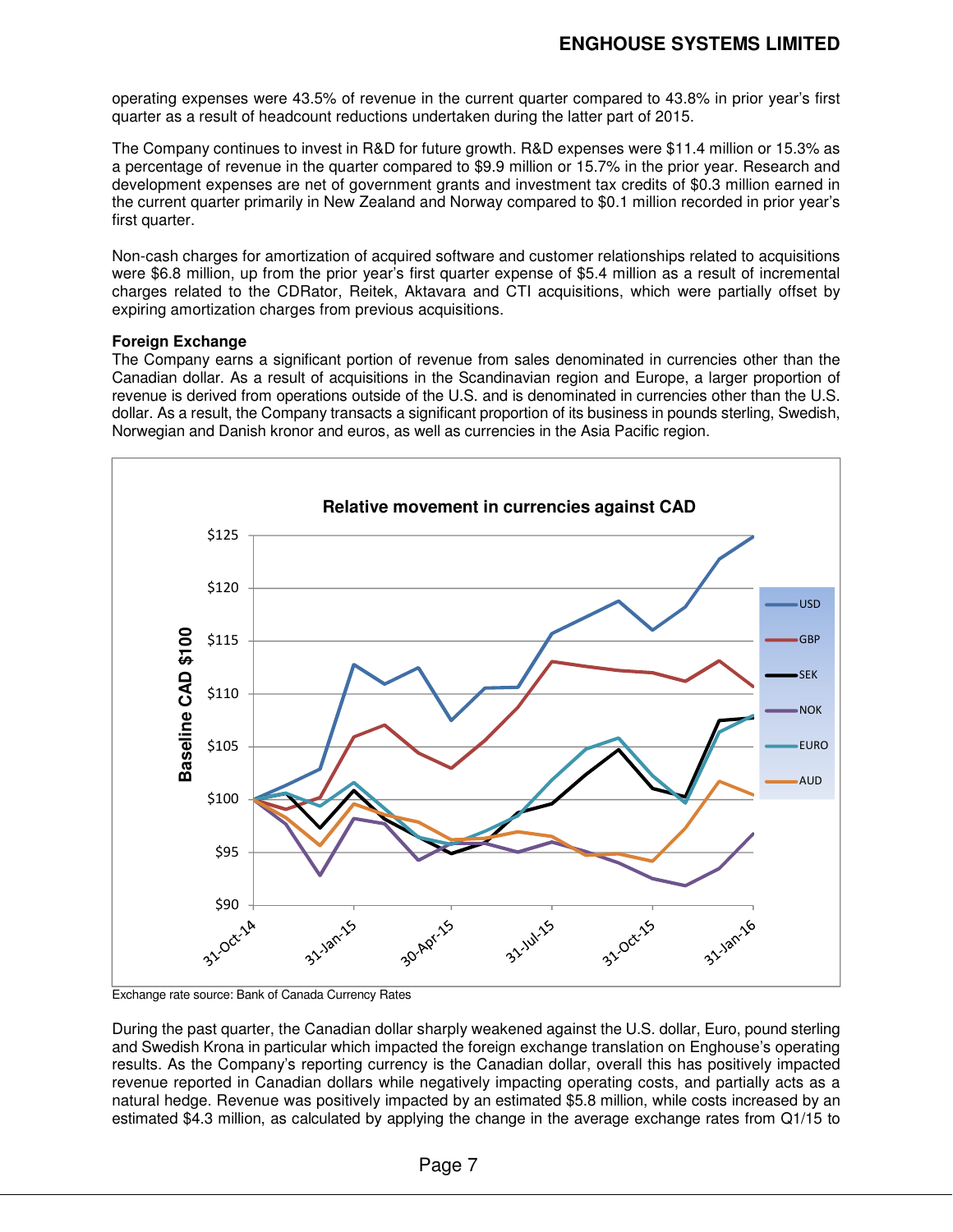Q1/16 to the Company's foreign currency denominated revenue and operating expenses in the first quarter of fiscal 2016.

The Company does not hedge foreign currency exposure but funds its U.S. dollar operating expenses with U.S. dollar revenue in order to mitigate exposure. A similar natural hedge exists for the Company's U.K., European and Scandinavian operations. Going forward, fluctuations in exchange rates among the Canadian dollar, the U.S. dollar, the pound sterling, the Swedish krona, the euro and other currencies may have a material but mitigating effect on the Company's foreign currency denominated revenue and expenses stated in Canadian dollars. This will also impact the relative cost of foreign currency denominated acquisitions stated in Canadian dollars.

The Company recorded foreign exchange gains of \$2.6 million related to foreign currency denominated monetary assets and liabilities in the current year's first quarter compared to gains of \$1.9 million in the prior year's first quarter. The gain was recorded primarily as a result of the impact of the late quarter surge in the U.S. dollar against the Canadian dollar on the Company's U.S. dollar denominated monetary assets held primarily in Canada and the U.K. The Company records foreign exchange gains and losses in selling, general and administrative expenses in the condensed consolidated interim statements of operations. Translation gains or losses incurred upon consolidation of the Company's foreign operation's balance sheets into Canadian dollars are included in the Company's accumulated other comprehensive income (loss) account on the condensed consolidated interim statements of financial position.

# **Finance and Other Income**

During the quarter, the Company recognized finance and other income of \$0.1 million compared to \$0.1 million in the first quarter of fiscal 2015 which includes a nominal gain on the sale of equities in current year's first quarter.

# **Income Tax Expense**

During the quarter, the Company recorded a tax expense of \$2.5 million as compared to a tax recovery of \$1.1 million in the prior year's first quarter. The prior year first quarter's tax recovery was a result of litigation settlements booked in higher income tax rate jurisdictions. The Company paid \$1.5 million in tax installments in the quarter, compared to \$2.0 million in the first quarter of fiscal 2015.

# **Net Income**

Net income was \$8.5 million or \$0.31 per share on a diluted basis in the quarter compared to \$2.5 million or \$0.09 per share respectively in the first quarter of fiscal 2015. A litigation provision adjustment of \$5.0 million, net of tax, was booked in the first quarter of 2015 which also impacted working capital.

# **Liquidity and Capital Resources:**

The Company closed the quarter with cash reserves of \$80.0 million, compared to the October 31, 2015 balance of \$98.4 million. The Company continues to have no long-term debt and has sufficient cash resources to fund both its current and future financial operating commitments as well as its dividend strategy. During the quarter the Company generated cash flow from operating activities of \$6.9 million compared to \$17.6 million in the first quarter of 2015.

The Company had 26,811,462 Common Shares issued and outstanding as at March 9, 2016. During the first quarter, 224,200 stock options were exercised contributing \$2.5 million in cash to the Company. In comparison, 38,500 options were exercised in the prior year's first quarter adding \$0.3 million. The Company did not grant any options in either of the current or prior year's first quarters. Enghouse did not repurchase any shares of its common stock in either first quarter under its Normal Course Issuer Bid.

# **Off-Balance Sheet Arrangements**

The Company has not entered into off-balance sheet financing arrangements. Except for operating leases and other low probability and/or immeasurable contingent liabilities (not accrued in accordance with IFRS), all material commitments are reflected on the Company's Statement of financial position.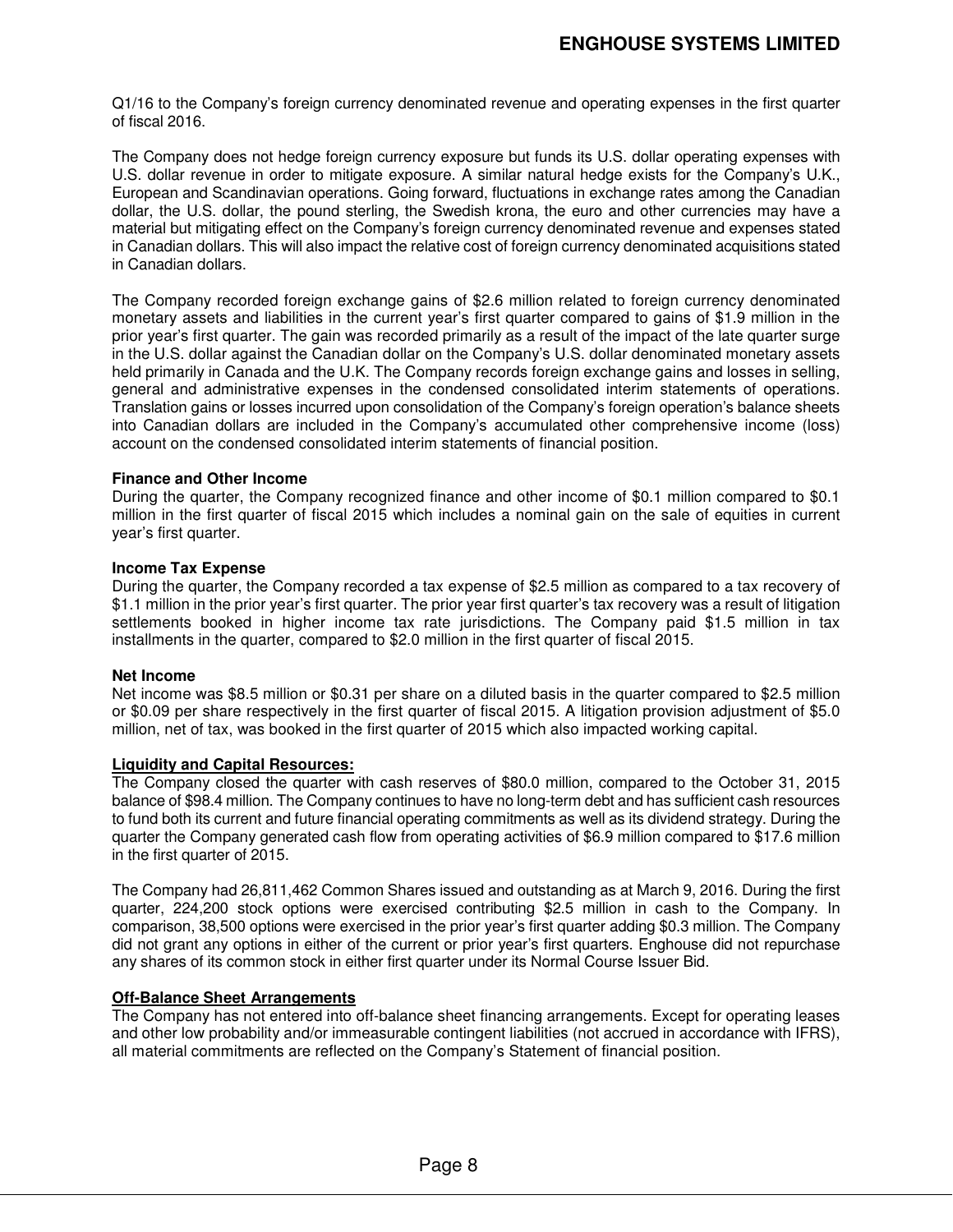# **Transactions with Related Parties**

The Company has not entered into any transactions with related parties during the year, other than transactions between wholly owned subsidiaries and the Company in the normal course of business, which are eliminated on consolidation.

# **Risks and Uncertainties**

The primary risks and uncertainties that affect or may affect the Company and its business, financial condition, and results of operations remain substantially unchanged from those discussed in the Company's latest Annual Information Form and its Management's Discussion and Analysis of Financial Condition and Results of Operations for the year ended October 31, 2015, contained in the Company's 2015 Annual Report to Shareholders and all such risks and uncertainties are incorporated herein by reference.

# **Controls and Procedures**

In compliance with the Canadian Securities Administrators' National Instrument 52-109 ("NI 52-109"), the Company has filed with applicable Canadian securities regulatory authorities, certificates signed by its Chief Executive Officer ("CEO") and Vice President Finance that, among other things, report on the design and effectiveness of disclosure controls and procedures and the design of internal controls over financial reporting.

# **Disclosure Controls and Procedures**

Disclosure controls and procedures have been designed under the supervision of the CEO and Vice President Finance, with the participation of other management, to provide reasonable assurance that all relevant information required to be disclosed by the Company is recorded, processed, summarized and reported on a timely basis to senior management, as appropriate, to allow timely decisions regarding required public disclosure. Pursuant to NI 52-109, as of October 31, 2015, an evaluation of the effectiveness of the Company's disclosure controls and procedures was carried out under the supervision of the CEO and Vice President Finance. Based on this evaluation, the CEO and the Vice President Finance concluded that the design and operation of these disclosure controls and procedures were effective. This evaluation considered the Company's disclosure policy, a sub-certification process and the functioning of the Company's Disclosure Committee.

# **Internal Controls over Financial Reporting**

The Company's CEO and Vice President Finance are responsible for designing internal controls over financial reporting or causing them to be designed under their supervision to provide reasonable assurance regarding the reliability of the Company's financial reporting and the preparation of financial statements in accordance with IFRS.

At October 31, 2015, an evaluation was carried out of the effectiveness of the design and operation of internal controls over financial reporting to provide reasonable assurance regarding the reliability of financial reporting. Based on that evaluation, the Company's CEO and Vice President Finance have concluded that, as at October 31, 2015, the design and operation of controls over financial reporting was effective. These evaluations were conducted in accordance with the standards established in "Internal Control – Integrated Framework, issued by the Committee of Sponsoring Organizations of the Treadway Commission", and the requirements of NI 52-109. The control framework used by the CEO and the CFO to design the Company's internal control over financial reporting is the "Internal Control – Integrated Framework (2013)" published by the Committee of Sponsoring Organizations of the Treadway Commission (COSO).

There were no changes to the Company's internal control over financial reporting during the quarter ended January 31, 2016 that have materially affected, or are reasonably likely to materially affect, the Company's internal control over financial reporting.

# **Additional Information**

Additional information relating to the Company including our most recently completed Annual Information Form ("AIF") is available on SEDAR at **www.sedar.com** and on the Company's website at **www.enghouse.com**.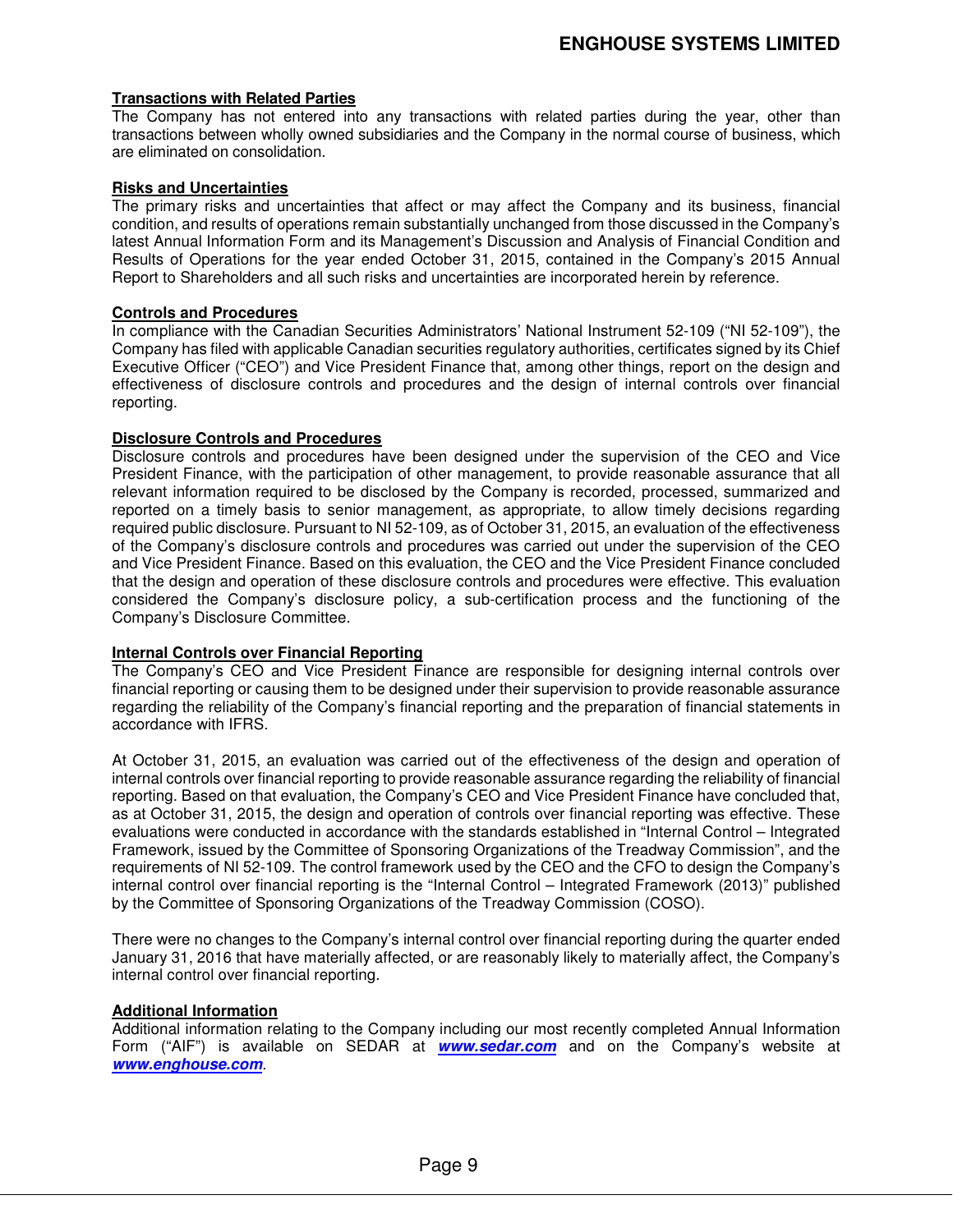# **Notice of No Auditor Review of Interim Financial Statements**

The accompanying unaudited condensed consolidated interim financial statements of the Company for the three months ended January 31, 2016 have been prepared by and are the responsibility of the Company's management.

The Company's independent auditor has not performed a review of these financial statements in accordance with standards established by the Canadian Institute of Chartered Accountants for a review of the interim financial statements by an entity's auditor.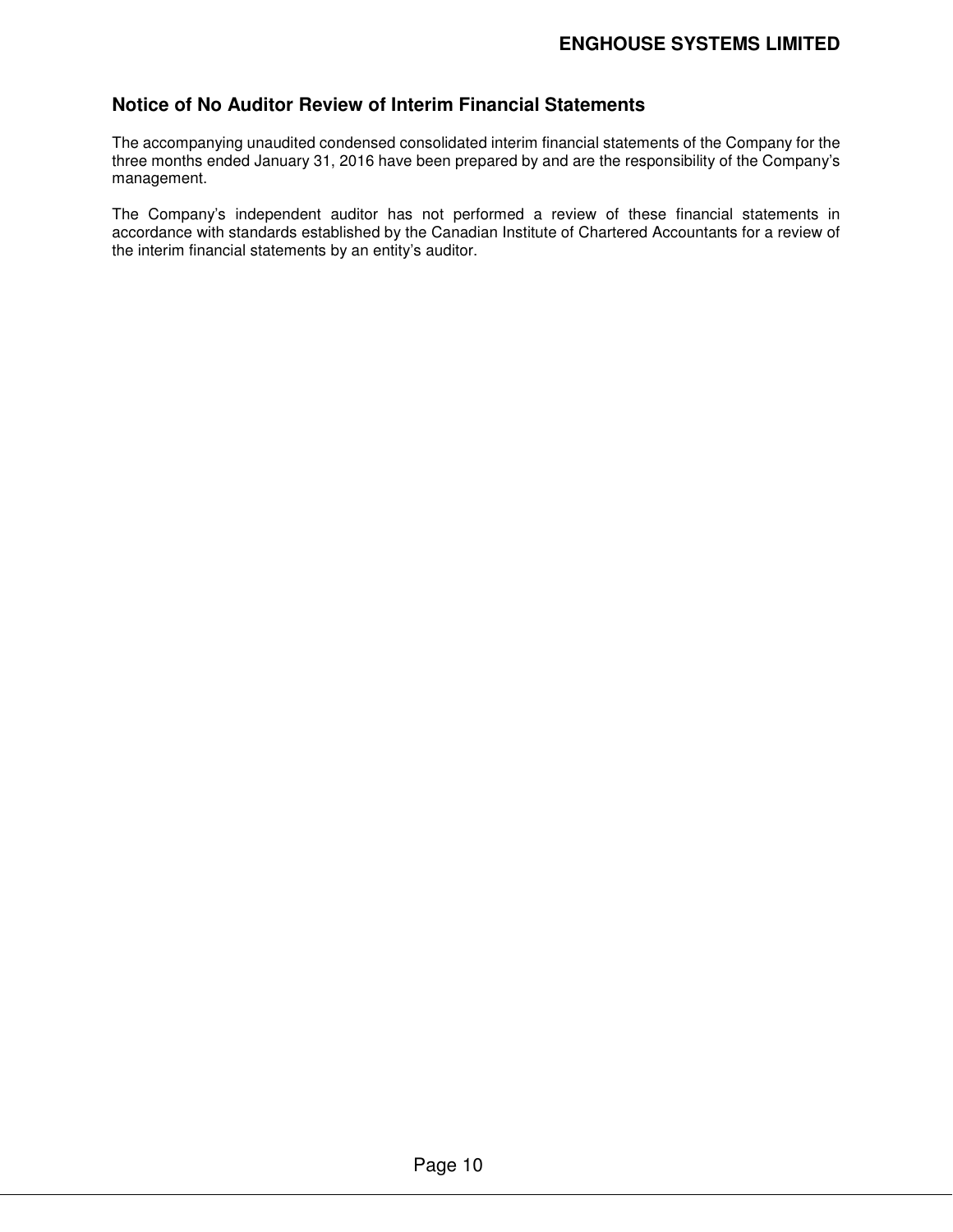# **Condensed Consolidated Interim Statements of Financial Position**

(in thousands of Canadian dollars) (Unaudited)

|                                            | January<br>31, 2016 | October<br>31, 2015 |
|--------------------------------------------|---------------------|---------------------|
| Assets                                     |                     |                     |
| <b>Current assets:</b>                     |                     |                     |
| Cash and cash equivalents                  | 74,314<br>\$        | \$94,131            |
| Short-term investments                     | 5,694               | 4,306               |
| Accounts receivable, net                   | 73,674              | 60,765              |
| Prepaid expenses and other assets          | 10,387              | 8,330               |
|                                            | 164,069             | 167,532             |
| <b>Non-current assets:</b>                 |                     |                     |
| Property, plant and equipment              | 6,247               | 5,039               |
| Intangible assets (Note 4)                 | 85,608              | 68,976              |
| Goodwill (Note 4)                          | 143,997             | 123,868             |
| Deferred income tax assets                 | 9,945               | 10,600              |
| <b>Total assets</b>                        | \$409,866           | 376,015<br>S.       |
|                                            |                     |                     |
| <b>Liabilities</b>                         |                     |                     |
| <b>Current liabilities:</b>                |                     |                     |
| Accounts payable and accrued liabilities   | \$<br>50,985        | \$<br>51,284        |
| Income taxes payable                       | 2,146               | 2,680               |
| Dividends payable                          | 3,217               | 3,190               |
| Provisions (Note 5)<br>Deferred revenue    | 4,398               | 3,335               |
|                                            | 59,586<br>120,332   | 48,694<br>109,183   |
| <b>Non-current liabilities:</b>            |                     |                     |
| Deferred income tax liabilities            | 25,227              | 20,022              |
| Deferred revenue                           | 4,223               | 3,458               |
|                                            |                     |                     |
| <b>Total liabilities</b>                   | 149,782             | 132,663             |
| <b>Shareholders' Equity</b>                |                     |                     |
| Share capital (Note 6)                     | 67,286              | 64,203              |
| Contributed surplus                        | 3,768               | 4,029               |
| Retained earnings                          | 160,110             | 154,866             |
| Accumulated other comprehensive income     | 28,920              | 20,254              |
| Total shareholders' equity                 | 260,084             | 243,352             |
| Total liabilities and shareholders' equity | \$409,866           | \$376,015           |
|                                            |                     |                     |

Commitments and contingencies (Note 12)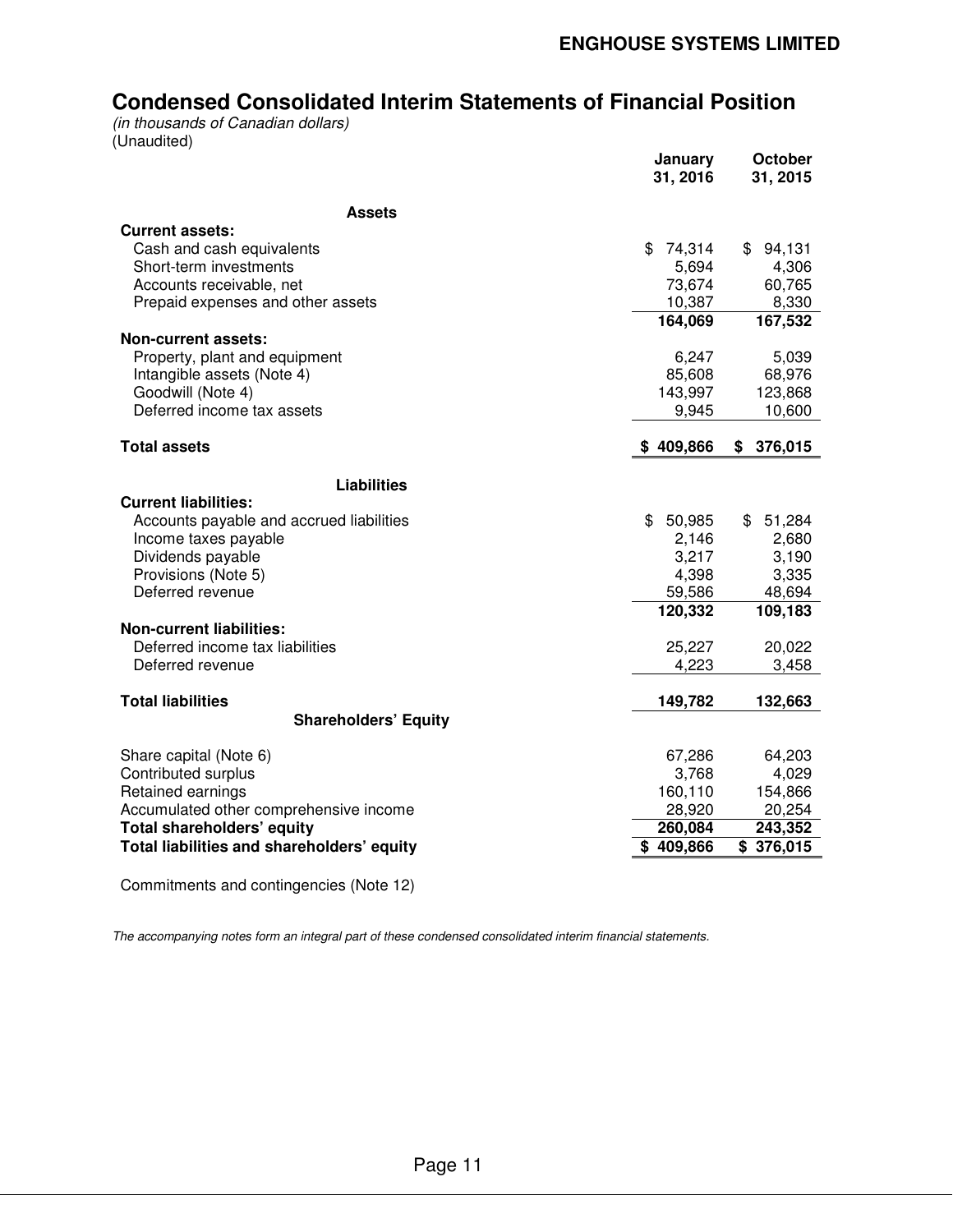# **Condensed Consolidated Interim Statements of Operations and Comprehensive Income**

(in thousands of Canadian dollars, except per share amounts) (Unaudited)

|                                                                            | Three months ended January 31, |              |  |  |
|----------------------------------------------------------------------------|--------------------------------|--------------|--|--|
|                                                                            | 2016                           | 2015         |  |  |
| Revenue<br>Software licenses                                               | \$20,770                       | \$19,612     |  |  |
| Hosted and maintenance services                                            | 37,806                         | 32,259       |  |  |
| Professional services                                                      | 14,435                         | 8,921        |  |  |
| Hardware                                                                   | 1,359                          | 2,227        |  |  |
|                                                                            | 74,370                         | 63,019       |  |  |
| <b>Direct costs</b>                                                        |                                |              |  |  |
| Software licenses                                                          | 1,157                          | 1,677        |  |  |
| <b>Services</b>                                                            | 21,790                         | 16,784       |  |  |
| Hardware                                                                   | 805                            | 1,333        |  |  |
|                                                                            | 23,752                         | 19,794       |  |  |
|                                                                            |                                |              |  |  |
| Revenue, net of direct costs                                               | 50,618                         | 43,225       |  |  |
|                                                                            |                                |              |  |  |
| <b>Operating expenses</b>                                                  |                                |              |  |  |
| Selling, general and administrative                                        | 20,141                         | 17,144       |  |  |
| Research and development<br>Depreciation of property, plant and equipment  | 11,401<br>826                  | 9,890<br>592 |  |  |
| Special charges (Note 5)                                                   | 407                            | 24           |  |  |
|                                                                            | 32,775                         | 27,650       |  |  |
|                                                                            |                                |              |  |  |
| <b>Results from operating activities</b>                                   | 17,843                         | 15,575       |  |  |
| Amortization of acquired software and customer relationships               | (6, 840)                       | (5, 354)     |  |  |
| Litigation settlements (Note 12)                                           |                                | (8,774)      |  |  |
| Finance income                                                             | 33                             | 113          |  |  |
| Finance expenses                                                           | (81)                           | (117)        |  |  |
| Other income                                                               | 33                             | 17           |  |  |
| Income before income taxes                                                 | 10,988                         | 1,460        |  |  |
|                                                                            |                                |              |  |  |
| Provision for (recovery of) income taxes (Note 8)                          | 2,527                          | (1,079)      |  |  |
| Net income for the period                                                  | 8,461<br>S                     | 2,539<br>\$  |  |  |
| Items that are or may be reclassified subsequently to profit or loss:      |                                |              |  |  |
| Foreign currency translation gain from foreign operations                  | 8,799                          | 9,406        |  |  |
| Transfer to net income of realized gains on available for sale investments | (14)                           |              |  |  |
| Unrealized (loss) gain on available for sale investments                   | (139)                          | 188          |  |  |
| Deferred income tax recovery (expense)                                     | 20                             | (25)         |  |  |
|                                                                            |                                |              |  |  |
| Other comprehensive income                                                 | 8,666                          | 9,569        |  |  |
| <b>Comprehensive income</b>                                                | \$17,127                       | \$12,108     |  |  |
| Earnings per share                                                         |                                |              |  |  |
| Basic                                                                      | \$<br>0.32                     | \$<br>0.10   |  |  |
| Diluted                                                                    | \$<br>0.31                     | \$<br>0.09   |  |  |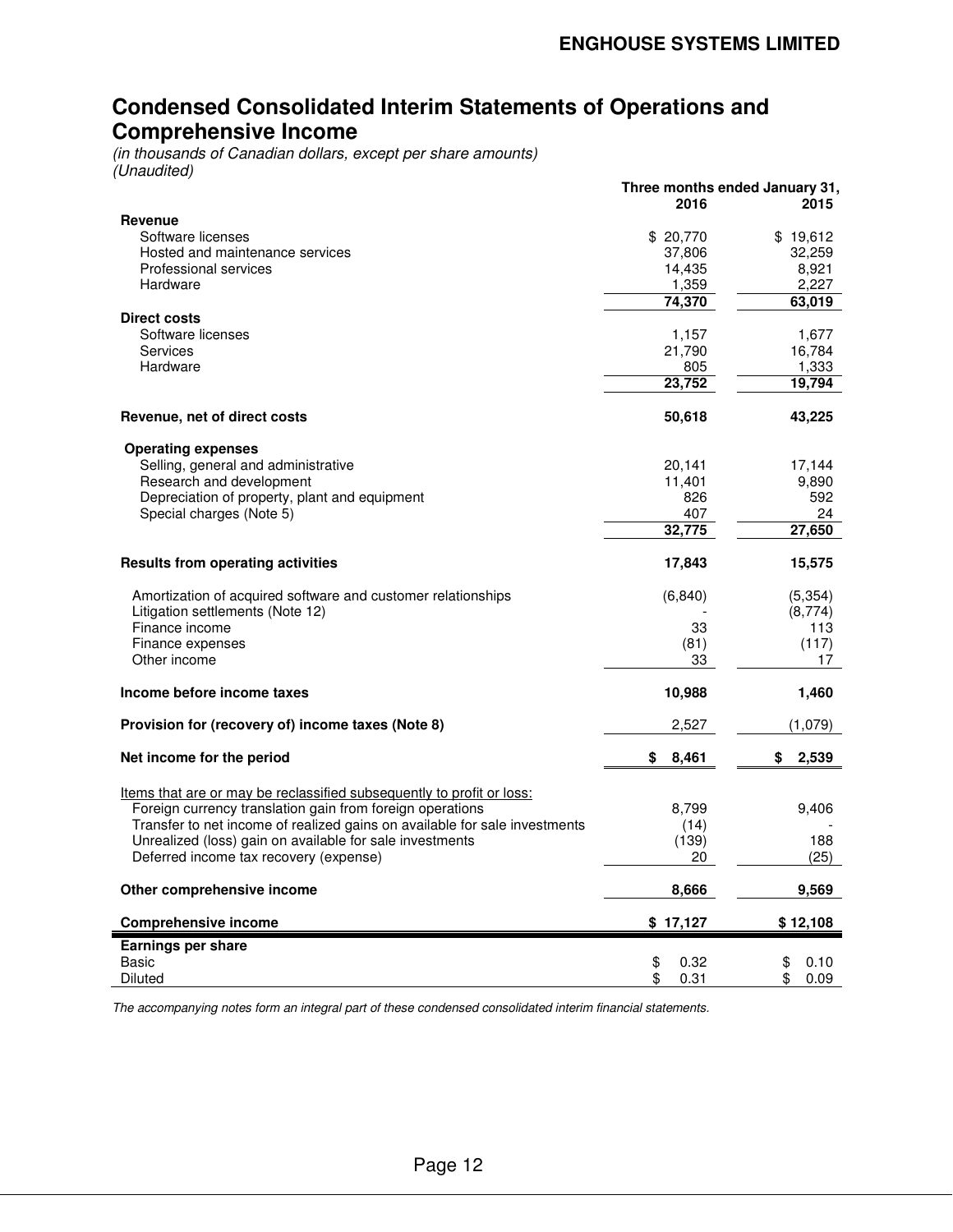# **Condensed Consolidated Interim Statements of Changes in Equity**

(in thousands of Canadian dollars) (Unaudited)

|                                                                                                   |                                    |                               |                        | <b>Accumulated</b><br>other    |                      |          |
|---------------------------------------------------------------------------------------------------|------------------------------------|-------------------------------|------------------------|--------------------------------|----------------------|----------|
|                                                                                                   | <b>Share</b><br>Capital<br>-number | <b>Share</b><br>capital<br>\$ | Contributed<br>surplus | comprehensive<br>income (loss) | Retained<br>earnings | Total    |
| Balance - November 1, 2015                                                                        | 26,587,262                         | 64,203                        | 4,029                  | 20,254                         | 154,866              | 243,352  |
| Net income<br>Other Comprehensive Income (net of tax):                                            |                                    |                               |                        |                                | 8,461                | 8,461    |
| <b>Cumulative Translation Adjustment</b><br>Transfer to net income of realized gains on available |                                    |                               |                        | 8,799                          |                      | 8,799    |
| for-sale investments                                                                              |                                    |                               |                        | (14)                           |                      | (14)     |
| Unrealized loss on available-for-sale investments                                                 |                                    |                               |                        | (139)                          |                      | (139)    |
| Deferred income tax recovery                                                                      |                                    |                               |                        | 20                             |                      | 20       |
| Comprehensive income for the period                                                               |                                    | $\blacksquare$                | $\blacksquare$         | 8,666                          | 8,461                | 17,127   |
| Employee share options:                                                                           |                                    |                               |                        |                                |                      |          |
| Value of services recognized                                                                      |                                    |                               | 325                    |                                |                      | 325      |
| Proceeds on issuing shares                                                                        | 224,200                            | 3,083                         | (586)                  |                                |                      | 2,497    |
| <b>Dividends</b>                                                                                  |                                    |                               |                        |                                | (3, 217)             | (3, 217) |
| Balance - January 31, 2016                                                                        | 26.811.462                         | 67,286                        | 3,768                  | 28,920                         | 160,110              | 260,084  |
| Balance - November 1, 2014                                                                        | 26,163,962                         | 59,746                        | 3,782                  | 9,173                          | 135,554              | 208,255  |
| Net income<br>Other Comprehensive Income (net of tax):                                            |                                    |                               |                        |                                | 2,539                | 2,539    |
| <b>Cumulative Translation Adjustment</b>                                                          |                                    |                               |                        | 9,406                          |                      | 9,406    |
| Unrealized gain on available-for-sale investments                                                 |                                    |                               |                        | 188                            |                      | 188      |
| Deferred income tax expense                                                                       |                                    |                               |                        | (25)                           |                      | (25)     |
| Comprehensive income for the period                                                               |                                    |                               |                        | 9,569                          | 2,539                | 12,108   |
| Employee share options:                                                                           |                                    |                               |                        |                                |                      |          |
| Value of services recognized                                                                      |                                    |                               | 305                    |                                |                      | 305      |
| Proceeds on issuing shares                                                                        | 38,500                             | 335                           | (70)                   |                                |                      | 265      |
| Dividends                                                                                         |                                    |                               |                        |                                | (2,620)              | (2,620)  |
| Balance - January 31, 2015                                                                        | 26,202,462                         | 60.081                        | 4.017                  | 18,742                         | 135,473              | 218,313  |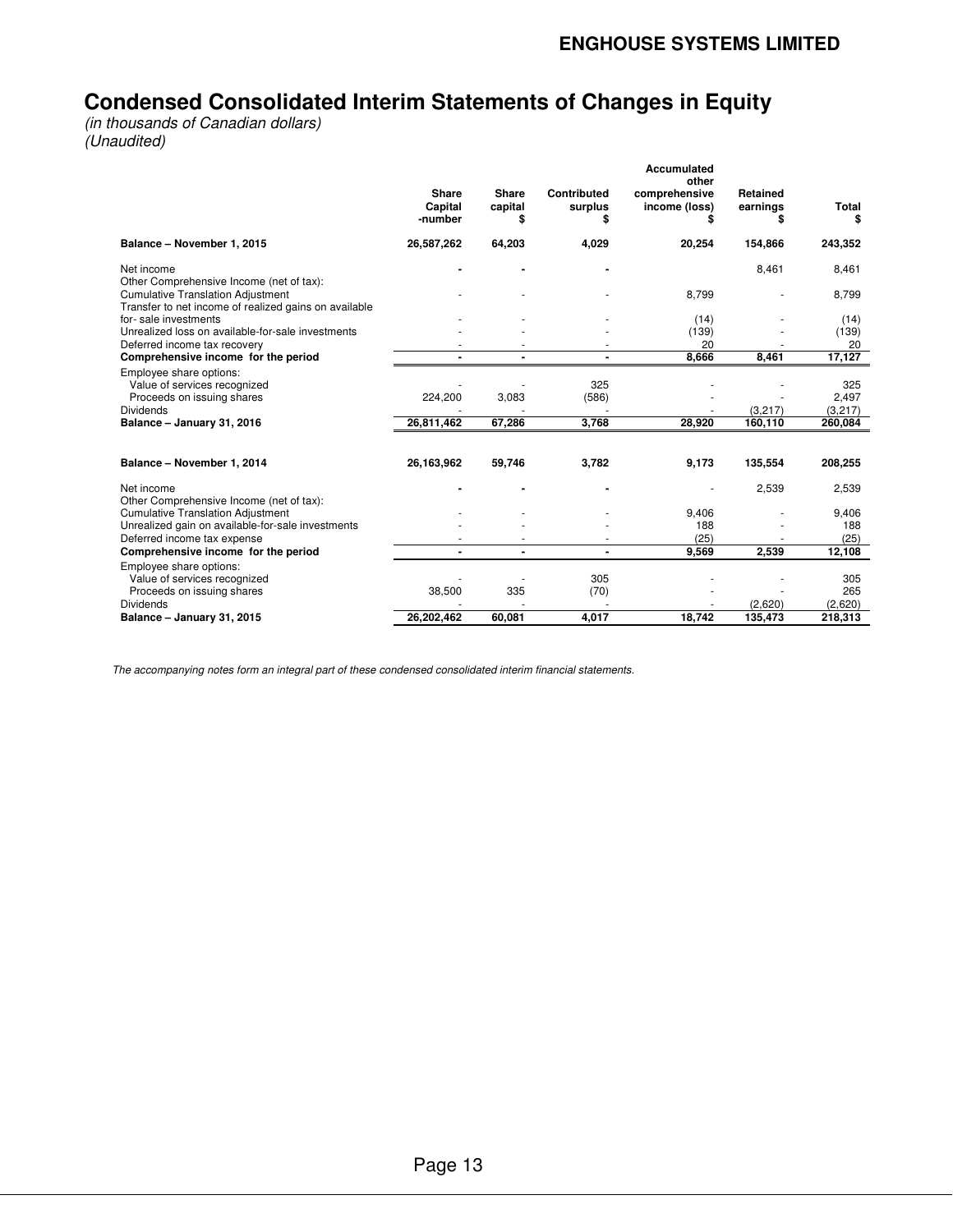# **Condensed Consolidated Interim Statements of Cash Flows**

(in thousands of Canadian dollars) (Unaudited)

|                                                                                        | Three months ended January 31,<br>2016 | 2015         |
|----------------------------------------------------------------------------------------|----------------------------------------|--------------|
| Cash flows from operating activities<br>Net income for the period                      | \$<br>8,461                            | \$2,539      |
|                                                                                        |                                        |              |
| <b>Adjustments for:</b>                                                                |                                        |              |
| Depreciation of property, plant and equipment                                          | 826                                    | 592          |
| Amortization of acquired software and customer relationships                           | 6,840                                  | 5,354        |
| Stock-based compensation expense                                                       | 325                                    | 305          |
| Provision for (recovery of) income tax                                                 | 2,527                                  | (1,079)      |
| Finance expenses and other income                                                      | 48<br>19,027                           | 100<br>7,811 |
|                                                                                        |                                        |              |
| Changes in non-cash operating working capital (Note 13)                                | (10,623)                               | 11,806       |
| Income tax paid                                                                        | (1, 497)                               | (1, 975)     |
| Net cash flows from operating activities                                               | 6,907                                  | 17,642       |
|                                                                                        |                                        |              |
| Cash flows from investing activities<br>Purchase of property, plant and equipment, net | (1,318)                                | (1,062)      |
| Purchase of other software                                                             | (134)                                  |              |
| Acquisitions, net of cash acquired of \$1,723 (2015 \$Nil) (Note10)                    | (26, 019)                              |              |
| Purchase consideration for prior period acquisitions                                   | (690)                                  | (412)        |
| Net purchase of short-term investments                                                 | (1,045)                                | (2,075)      |
| Net cash flows used in investing activities                                            | (29, 206)                              | (3, 549)     |
|                                                                                        |                                        |              |
| Cash flows from financing activities<br>Issuance of share capital                      | 2,497                                  | 265          |
| Payment of cash dividend                                                               | (3, 190)                               | (2,616)      |
| Net cash flows used in financing activities                                            | (693)                                  | (2, 351)     |
|                                                                                        |                                        |              |
| Effect of currency translation adjustments on cash and cash                            |                                        |              |
| equivalents                                                                            | 3,175                                  | 2,369        |
| Net (decrease) increase in cash and cash equivalents during<br>the period              | (19, 817)                              | 14,111       |
| Cash and cash equivalents - beginning of period                                        | 94,131                                 | 72,780       |
|                                                                                        |                                        |              |
| Cash and cash equivalents - end of period                                              | \$74,314                               | \$86,891     |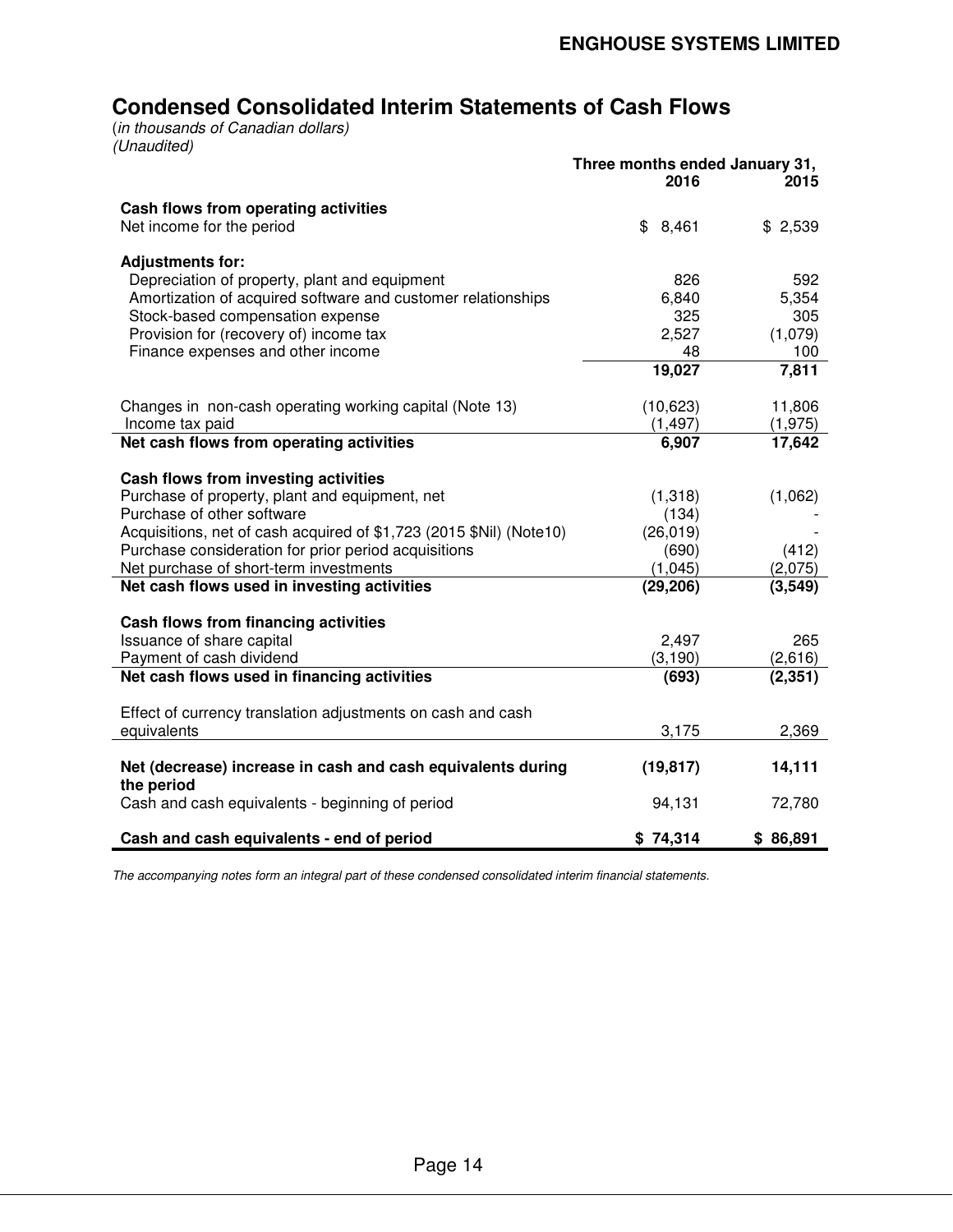**For the three months ended January 31, 2016 and 2015** 

(Unaudited, in thousands of Canadian dollars, except as indicated)

# **1. Description of the business and reporting entity**

Enghouse Systems Limited ("Enghouse Systems") and its wholly owned subsidiaries (together the "Company" or "Enghouse") develop enterprise software solutions for a number of vertical markets. The Company is organized around two business segments: the Interactive Management Group and the Asset Management Group. The Interactive Management Group specializes in customer interaction software and services that are designed to enhance customer service, increase efficiency and manage customer communications across the enterprise. The Asset Management Group provides products and services to telecom service providers as well as fleet management and public safety software solutions, first responders, distribution, security, utilities and oil and gas industries. Enghouse Systems is incorporated and domiciled in Canada. The address of its registered office is 80 Tiverton Court, Suite 800, Markham, Ontario, L3R 0G4. The Company has offices around the world including the United States, the United Kingdom, Sweden, Norway, Denmark, Belgium, Germany, Ireland, Australia, New Zealand, Israel, Lebanon, Romania, Italy and Croatia.

# **2. Basis of preparation**

# **(a) Statement of compliance**

These unaudited condensed consolidated interim financial statements have been prepared in accordance with IAS 34, 'Interim financial reporting'. The unaudited condensed consolidated interim financial statements should be read in conjunction with the annual consolidated financial statements for the year ended October 31, 2015, which have been prepared in accordance with IFRS. These unaudited condensed consolidated interim financial statements were approved for issue on March 9, 2016.

# **(b) Basis of preparation and measurement**

These unaudited condensed consolidated interim financial statements have been prepared in accordance with International Accounting Standard 34, Interim Financial Reporting ("IAS 34") as issued by the International Accounting Standards Board ("IASB") and using the accounting policies disclosed in Note 3 of the Company's 2015 annual consolidated financial statements. They have been prepared on the historical cost basis except for available-for-sale financial assets, certain assets and liabilities initially recognized in connection with business combinations, and derivative financial instruments, which are measured at fair value.

The policies applied in these unaudited condensed consolidated interim financial statements are based on International Financial Reporting Standards ("IFRS") issued and outstanding as of March 9, 2016. Any subsequent changes to IFRS that are given effect in the Company's annual consolidated financial statements for the year ending October 31, 2016 could result in a restatement of these unaudited condensed consolidated interim financial statements.

# **(c) Functional and presentation of currency**

The Company's subsidiaries generally operate in their local currency environment. Accordingly, items included in the financial statements of each legal entity consolidated within the Enghouse group are measured using the currency of the primary economic environment in which the legal entity operates (the "functional currency"). The consolidated financial statements are presented in Canadian dollars, which is also Enghouse Systems functional currency.

# **(d) Use of estimates and judgments**

The preparation of the unaudited condensed consolidated interim financial statements requires management to make judgments, estimates and assumptions that affect the application of accounting policies and the reported amounts of assets and liabilities, income and expense. Actual results may differ from these estimates.

In preparing these unaudited condensed consolidated interim financial statements, the significant judgments made by management and the key sources of estimation uncertainty were the same as those that applied to the consolidated financial statements for the year ended October 31, 2015, with the exception of changes in estimates that are required in determining the provision for income taxes.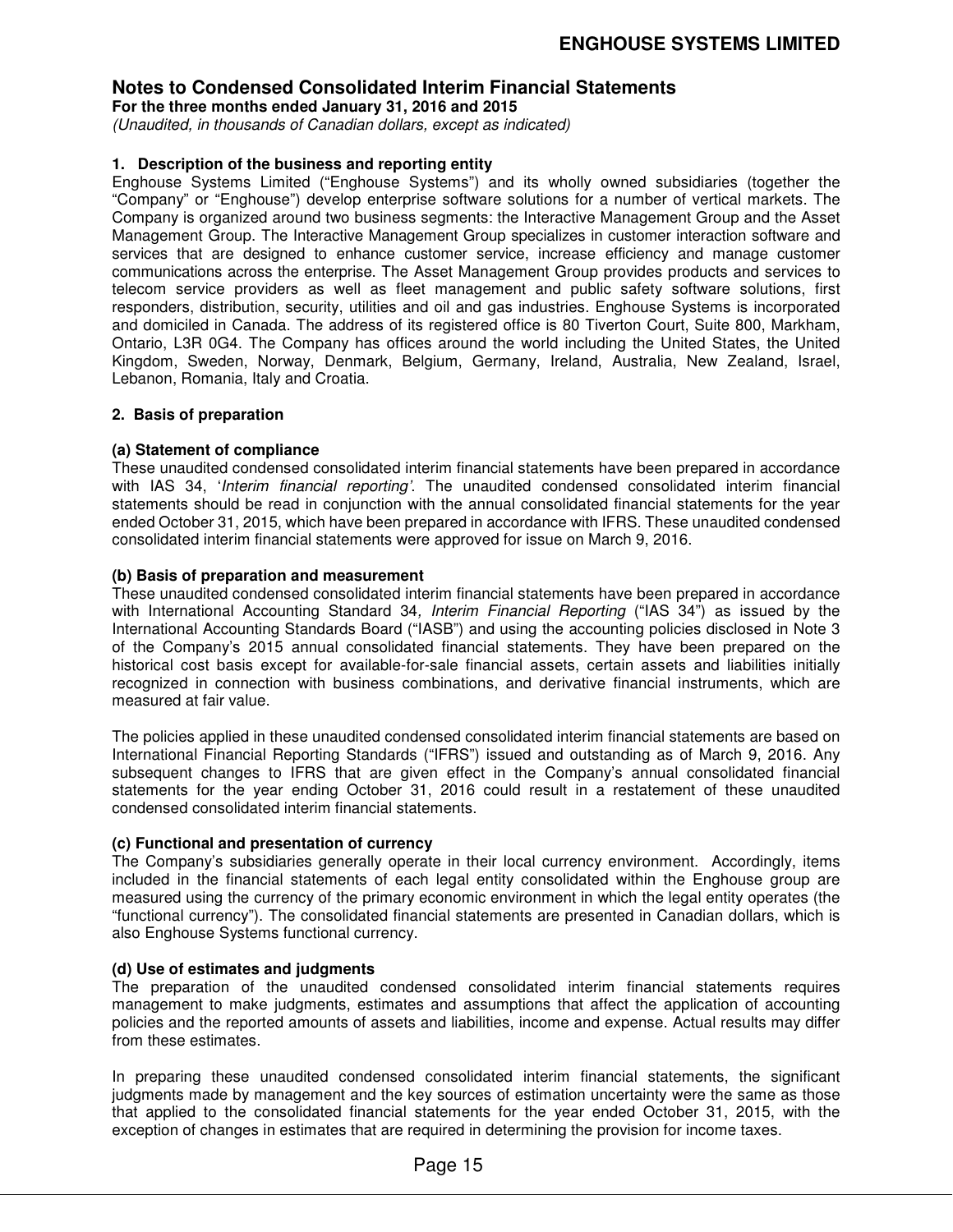**For the three months ended January 31, 2016 and 2015** 

(Unaudited, in thousands of Canadian dollars, except as indicated)

# **3. Significant accounting policies**

The accounting policies adopted are consistent with those of the previous financial year.

# New Standards and interpretations issued but not yet applied

IFRS 16 Leases - IFRS 16 is a new standard effective for fiscal years beginning on or after January 1, 2019 and may be early adopted for companies that also apply "IFRS 15 Revenue from Contracts with Customers". The standard replaces current guidance under IAS 17 and no longer distinguishes between a finance lease and an operating lease for lessees. Instead, for virtually all lease contracts the lessee recognises a lease liability reflecting future lease payments and a 'right-of-use' asset. Lessor accounting remains somewhat similar as under IAS 17. The Company intends to adopt IFRS 16 in its financial statements for the annual period beginning on November 1, 2019. The extent of the impact of adoption of the standard has not yet been determined.

# **4. Intangible assets and Goodwill**

|                                   | <b>Acquired</b><br><b>Software</b> | Other<br><b>Software</b> | <b>Customer</b><br><b>Relationships</b> | Goodwill | <b>Total</b> |
|-----------------------------------|------------------------------------|--------------------------|-----------------------------------------|----------|--------------|
|                                   | S                                  | S                        | J.                                      | S        | \$           |
| At November 1, 2015               |                                    |                          |                                         |          |              |
| Cost                              | 116,506                            | 352                      | 68,585                                  | 123,868  | 309,311      |
| Accumulated amortization          | (81,573)                           |                          | (34,894)                                |          | (116,467)    |
| Net book value                    | 34,933                             | 352                      | 33,691                                  | 123,868  | 192,844      |
| Period ended January 31, 2016     |                                    |                          |                                         |          |              |
| Opening net book value            | 34,933                             | 352                      | 33,691                                  | 123,868  | 192,844      |
| Acquisitions (Note 10)            | 11,986                             |                          | 7,547                                   | 14,866   | 34,399       |
| <b>Purchase Price Adjustments</b> |                                    |                          |                                         | (357)    | (357)        |
| Additions                         |                                    | 134                      |                                         |          | 134          |
| Amortization                      | (4, 152)                           |                          | (2,688)                                 |          | (6, 840)     |
| Exchange difference               | 1,848                              | 15                       | 1,942                                   | 5,620    | 9,425        |
| <b>Closing net book value</b>     | 44,615                             | 501                      | 40,492                                  | 143,997  | 229,605      |
| At January 31, 2016               |                                    |                          |                                         |          |              |
| Cost                              | 128,492                            | 501                      | 76,132                                  | 143,997  | 349,122      |
| Accumulated amortization          | (83,877)                           |                          | (35,640)                                |          | (119, 517)   |
| Net book value                    | 44,615                             | 501                      | 40,492                                  | 143,997  | 229,605      |

# **5. Provisions**

Provisions include provisions for onerous contracts, legal claims, restructuring and special charges, and are measured based on management's best estimate of the expenditure required to settle the obligation at the end of the reporting period.

| At November 1, 2015                     | <b>Total</b><br>\$3,335 |
|-----------------------------------------|-------------------------|
| Additional provisions                   | 1.534                   |
| Unused amounts reversed                 |                         |
| Utilized during the period              | (622)                   |
| Effect of movements in foreign exchange | 151                     |
| At January 31, 2016                     | 4,398                   |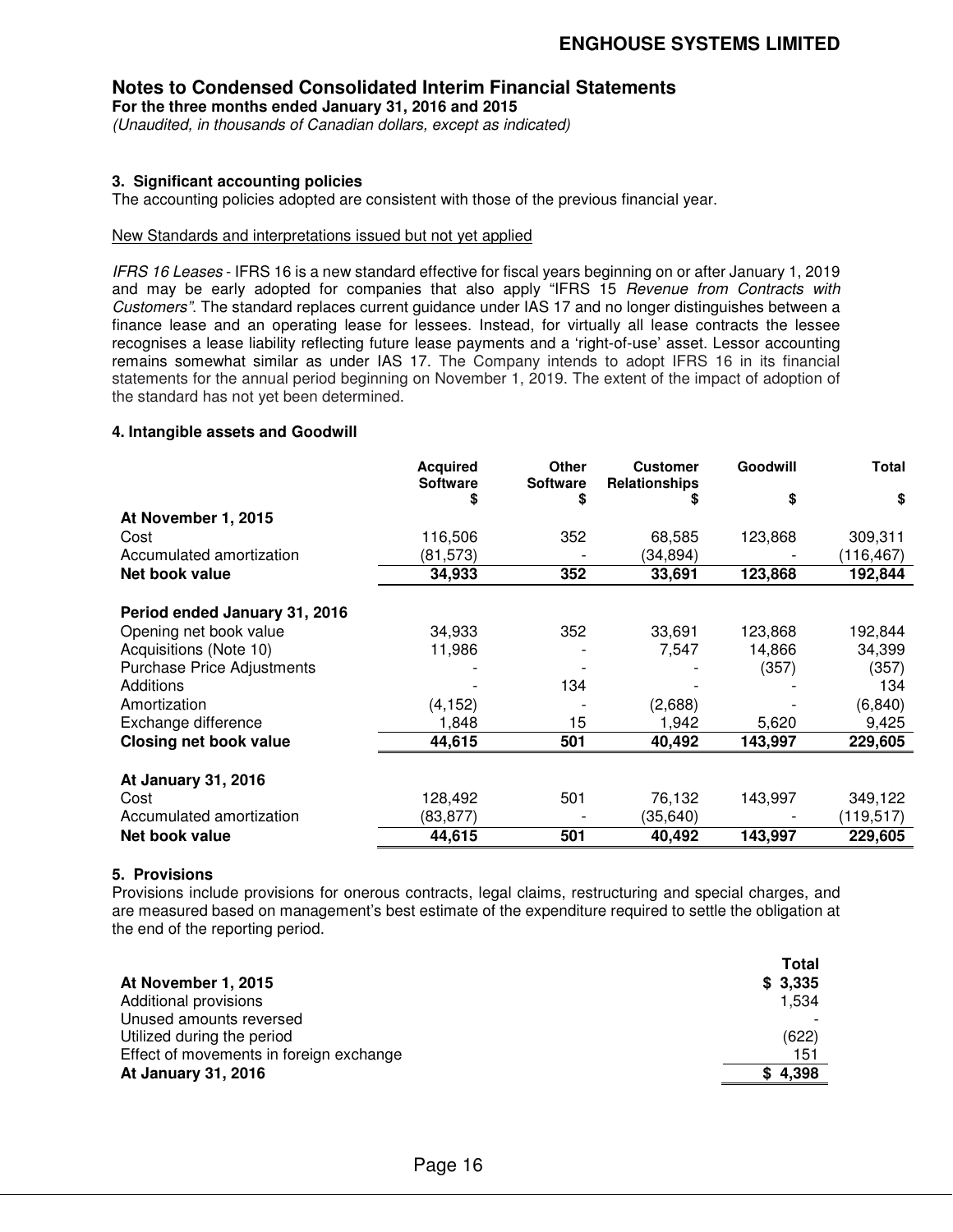**For the three months ended January 31, 2016 and 2015** 

(Unaudited, in thousands of Canadian dollars, except as indicated)

# **6. Share capital and other components of shareholder's equity**

# **Capital Stock**

The authorized share capital of the Company consists of an unlimited number of common shares, an unlimited amount of Class A, redeemable, retractable, non-voting, non-cumulative, preference shares and an unlimited number of Class B, redeemable, retractable, non-voting, preference shares. There were 26,811,462 common shares outstanding as at January 31, 2016. There were no Class A and no Class B preference shares issued and outstanding as at either October 31, 2015 or January 31, 2016.

# **Common share repurchase plan**

On April 22, 2015, the Company renewed its common share repurchase plan, whereby it may repurchase up to a maximum of 1,797,594 common shares of the Company, expiring on April 21, 2016. The Company did not repurchase any common shares in either of fiscal 2016 or in fiscal 2015.

# **Accumulated other comprehensive income (loss)**

Accumulated other comprehensive income (loss) is comprised of the following separate components of equity:

# Cumulative translation account

The cumulative translation account comprises all foreign currency differences arising from the translation of the financial statements of foreign operations net of income tax recovery of \$295 (Q1/2015- \$341).

# Unrealized gains/losses on available-for-sale financial assets

Available-for-sale differences comprise the cumulative net change in the fair value of available-for-sale financial assets until the investments are derecognized or impaired net of income tax recovery of \$20 (Q1/2015- expense of \$25).

# **Dividends**

During the three months ended January 31, 2016, the Company declared and paid dividends of \$0.12 per common share (three months ended January 31, 2015 - \$0.10 per common share).

# **7. Stock-based Compensation**

The Company has granted options to purchase common shares to certain directors, officers and employees of the Company, pursuant to the terms of the Company's stock option plan (the "Plan"). The Plan provides that a total of 1,578,200 (January 31, 2015 – 2,179,200) common shares are reserved for options and that the shares reserved for options, which could become exercisable in any one year, will not exceed more than 10% of the issued and outstanding common shares of the Company at the time such options may be exercisable. These options vest at various times over four years and expire seven years after the grant date. The exercise price of each option equals the market price of the Company's stock on the date the options are granted.

A summary of the status of the Company's Plan as at January 31, 2016 and January 31, 2015, and changes during the three months ended respectively on those dates is presented as follows: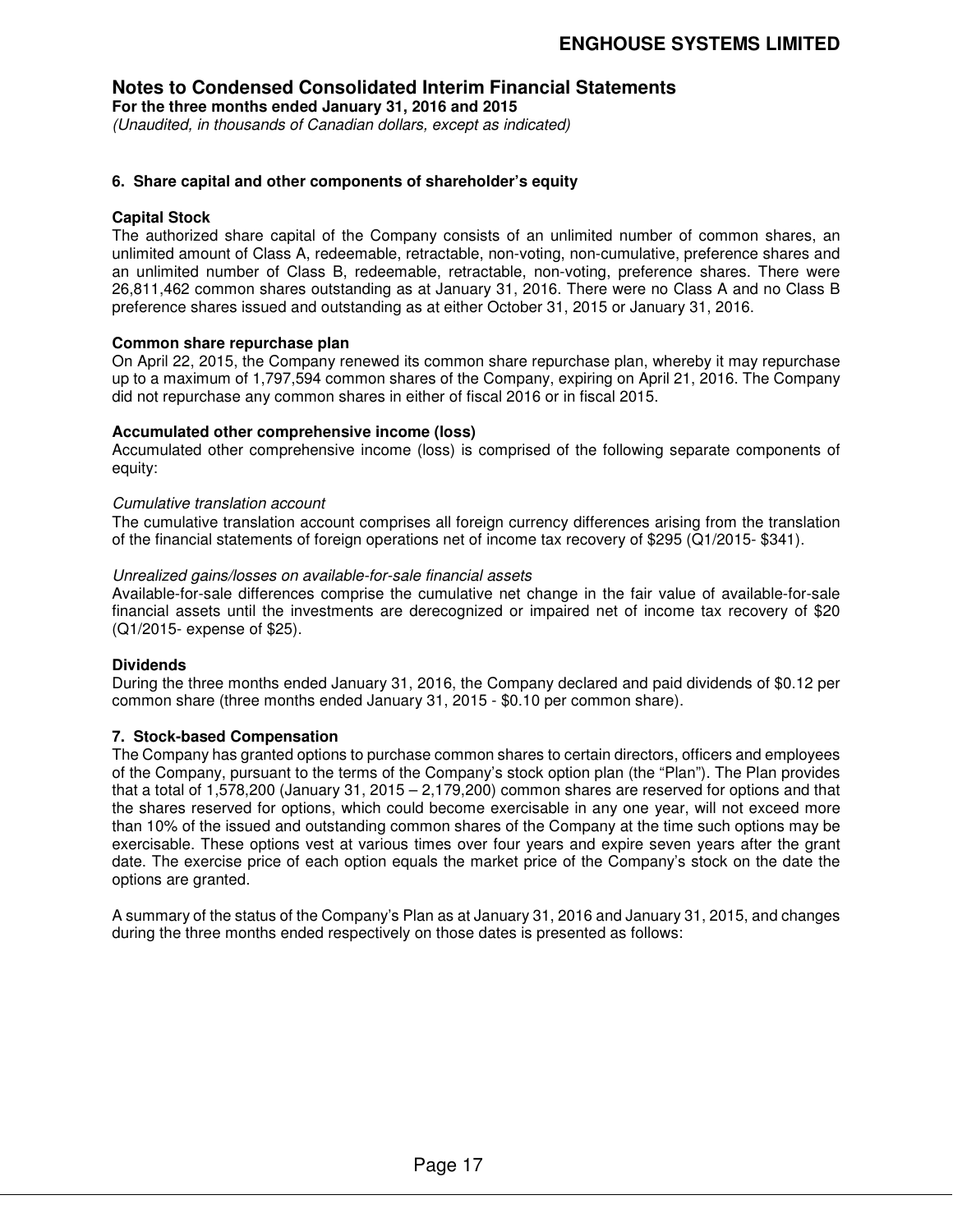**For the three months ended January 31, 2016 and 2015** 

(Unaudited, in thousands of Canadian dollars, except as indicated)

|                                    | <b>January 31, 2016</b> |                       | <b>January 31, 2015</b> |                       |  |
|------------------------------------|-------------------------|-----------------------|-------------------------|-----------------------|--|
|                                    |                         | Weighted              |                         | Weighted              |  |
|                                    | Number of               | Average               | Number of               | Average               |  |
|                                    | <b>Options</b>          | <b>Exercise Price</b> | <b>Options</b>          | <b>Exercise Price</b> |  |
|                                    |                         | in \$                 |                         | in \$                 |  |
| Outstanding at beginning of period | 971,200                 | 21.92                 | 1,288,500               | 14.56                 |  |
| Exercised                          | (224, 200)              | 11.14                 | (38, 500)               | 6.90                  |  |
| Outstanding at end of period       | 747,000                 | 25.16                 | 1,250,000               | 14.80                 |  |
| Options exercisable at             |                         |                       |                         |                       |  |
| end of period                      | 326,000                 | 19.05                 | 714,500                 | \$10.52               |  |

The Company uses the fair value method for recording compensation expense related to equity instruments awarded to employees, officers and directors in accordance with IFRS 2. For the purposes of expensing stock options, each tranche in an award is considered a separate award with its own vesting period and grant date fair value. Compensation expense is recognized over the tranche's vesting period by increasing contributed surplus based on the number of awards expected to vest. During the first quarter of 2016, the Company recorded a non-cash charge of \$325 (Q1/2015 - \$305).

For options granted in the period, the fair value of each stock option on the date of the grant was estimated using the Black-Scholes option pricing model as set out below. Estimated volatility is calculated on a daily basis using historical closing prices, as adjusted for certain events that management deemed to be nonrecurring and non-indicative of future events over a five year period, which reflects the expected life of the options.

There were no options granted in either the first quarter of fiscal 2016 or fiscal 2015.

# **8. Income tax**

Income tax expense is recognized based on management's best estimate of the estimated annual income tax rate expected for the full financial year applied to the pre-tax income for the interim period for each entity in the consolidated group. As a result of foreign exchange fluctuations, acquisitions and the relative mix of income earned in differing jurisdictions, the Company has determined that a reasonable estimate of a weighted average annual tax rate cannot be determined for the consolidated group. The Company's effective tax rate for the three month period ended January 31, 2016 was an expense of 23%. The tax recovery for the three month period ended January 31, 2015 was 74%.

# **9. Earnings per share:**

**Basic:** Basic earnings per share are calculated by dividing the net income attributable to owners of the parent by the weighted average number of common shares issued and outstanding during the period.

|                                                   | For the period ended January |         |  |
|---------------------------------------------------|------------------------------|---------|--|
|                                                   | 2016                         | 2015    |  |
| Net income attributable to owners of the parent   | \$8.461                      | \$2,539 |  |
| Weighted average number of common shares in issue | 26.696                       | 26,186  |  |
|                                                   |                              |         |  |
| Basic earnings per share                          | \$0.32                       | \$0.10  |  |

**Diluted:** Diluted earnings per share is calculated by adjusting the weighted average number of common shares outstanding assuming conversions of all dilutive potential common shares. The Company has only stock options as potential dilutive common shares. For stock options, a calculation is done to determine the number of shares that could have been acquired at fair value (determined using the average market share price of the Company's outstanding shares for the period) based on the monetary value of the subscription rights attached to the stock options. The number of shares calculated above is compared to the number of shares that would have been issued assuming the exercise of the stock options.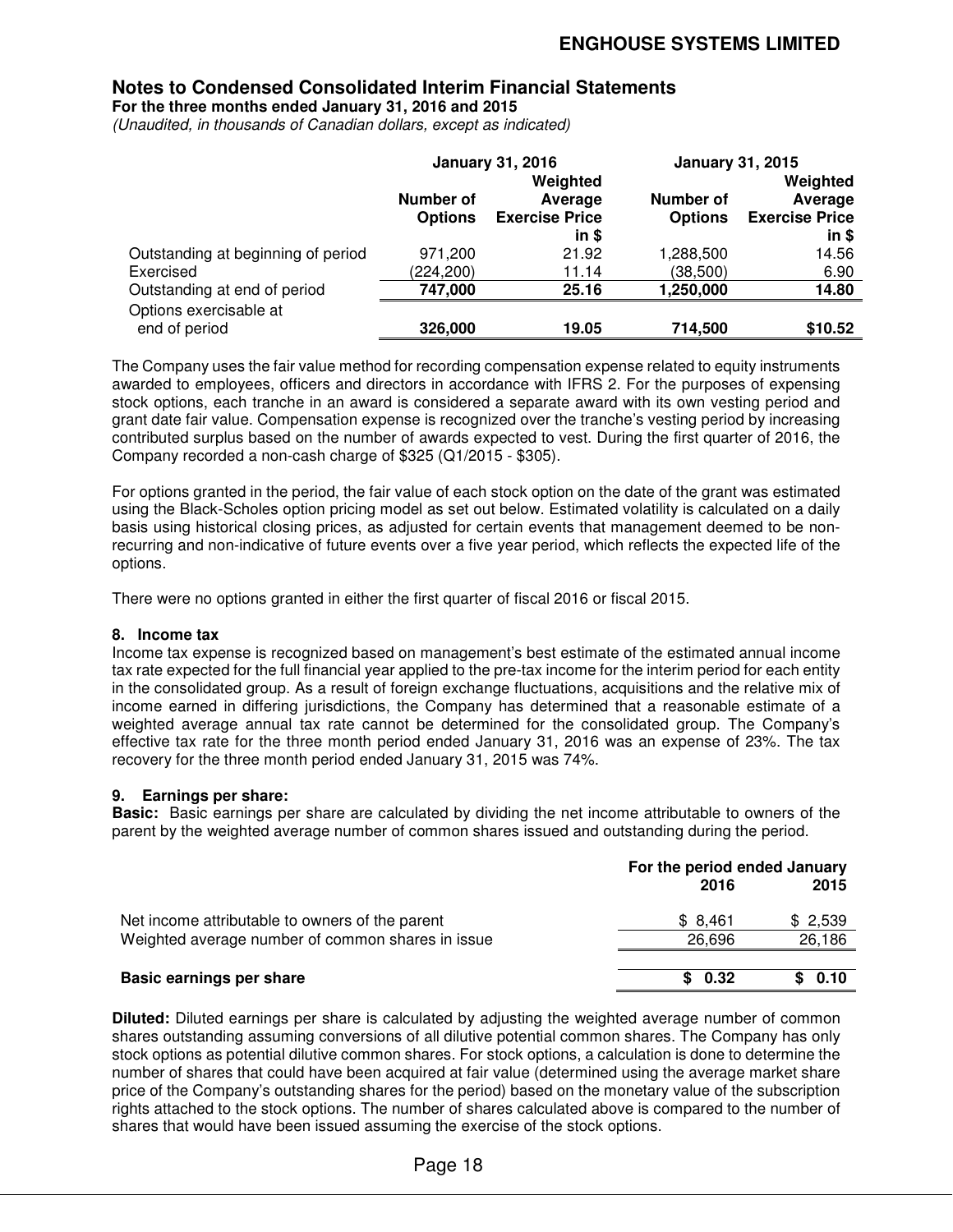**For the three months ended January 31, 2016 and 2015** 

(Unaudited, in thousands of Canadian dollars, except as indicated)

|                                                                                      | For the period ended January<br>2016 | 2015          |
|--------------------------------------------------------------------------------------|--------------------------------------|---------------|
| Net income attributable to owners of the parent                                      | \$8,461                              | \$2,539       |
| Weighted average number of common shares issued<br>Adjustments for:<br>Stock options | 26,696<br>558                        | 26,186<br>788 |
| Weighted average number of common shares for diluted earnings per<br>share           | 27,254                               | 26,974        |
| Diluted earnings per share                                                           | \$0.31                               | 0.09<br>S.    |

# **10. Acquisitions**

Acquisitions have been recorded under the purchase method of accounting and results have been included in the condensed consolidated interim statements of operations from their respective acquisition dates. Accordingly, the allocation of the purchase price to assets and liabilities is based on the fair value, with the excess of the purchase price over the fair value of the assets acquired being allocated to goodwill.

# **2016 Acquisitions:**

# **CTI Group (Holdings) Inc.**

The Company acquired 100% of the issued and outstanding common shares of CTI Group (Holdings) Inc. ("CTI") on December 7, 2015 for an aggregate purchase price of \$27.7 million. CTI will be integrated into both of Enghouse's segments. Results of the CTI Proteus operating unit are included in the Interactive Management Group and the results of CTI's Analysis and SmartRecord operating units are included in the Asset Management Group from date of acquisition.

Headquartered in Indianapolis, Indiana with operations in the UK, CTI's telecommunications software products include carrier grade billing analytics, self-care, invoice presentment, multi-channel customer interaction recording and call accounting solutions. The products are deployed as on-premise licensed, multi-tenant hosted, SaaS or managed services offerings offer carriers a full array of cloud-based, real-time solutions for traffic analysis, post-billing call analysis, customer care and call recording . No amounts are subject to hold back.

# **2015 Acquisitions:**

# **Interactive Management**

The Company acquired 100% of the issued and outstanding common shares of Reitek S.p.A ("Reitek") on May 8, 2015 for an aggregate cash purchase price of approximately \$6.1 million. Of this amount, approximately \$0.9 million remains subject to hold back and adjustment. Results are included in the Interactive Management Group from the date of acquisition.

Based in Milan, Italy, Reitek is a leading provider of omni‐channel contact center solutions for enterprises of all sizes including multinational corporations, mostly serving the Italian market. Reitek's products are delivered both on premise and in the cloud and are distributed through a reseller channel.

# **Asset Management Group**

The Company acquired 100% of the issued and outstanding common shares of CDRator A/S ("CDRator") and Aktavara AB ("Aktavara") on March 3, 2015 and September 8, 2015, respectively, for an aggregate cash purchase price of approximately \$30.6 million. Of this amount, approximately \$3.3 million remains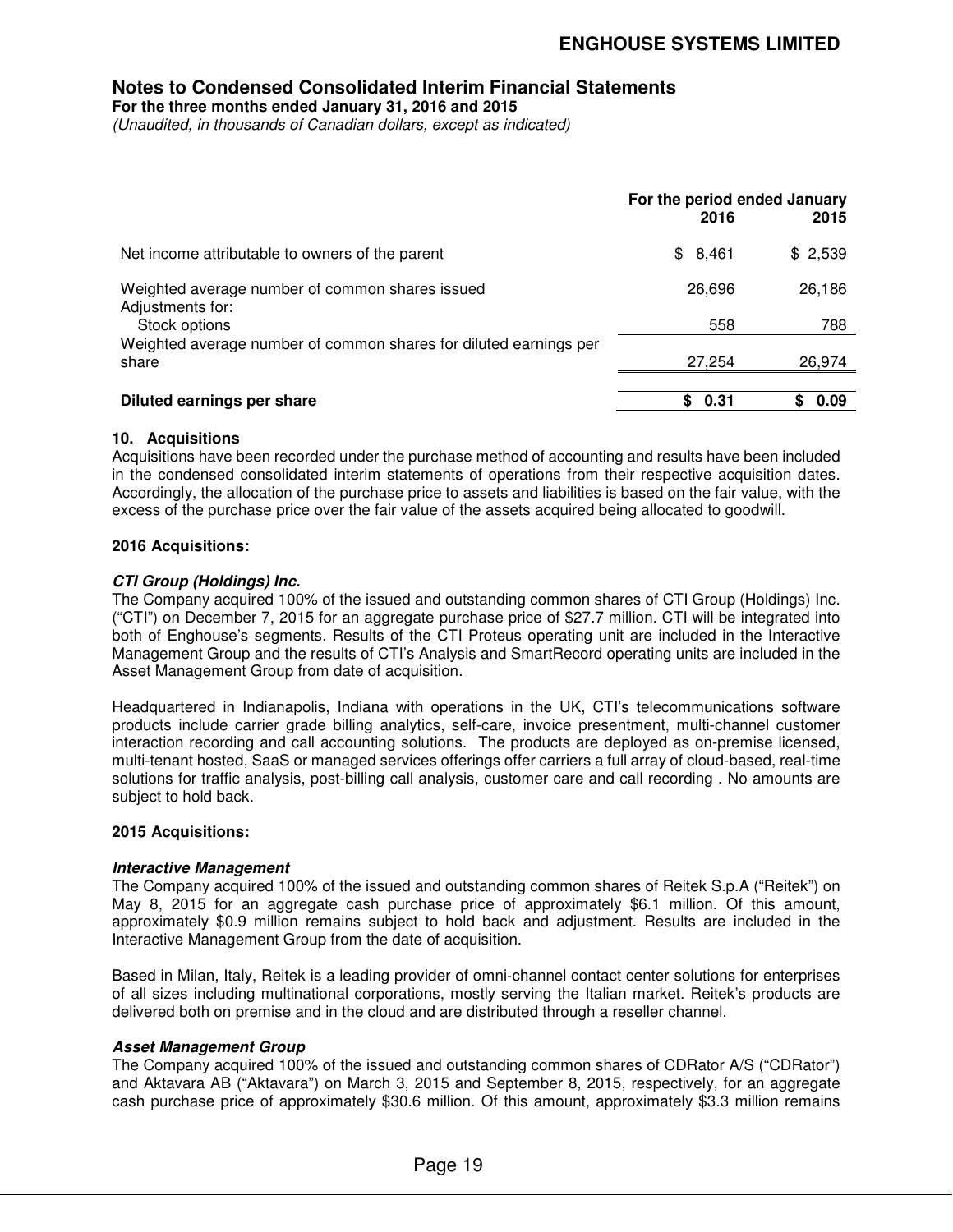# **Notes to Condensed Consolidated Interim Financial Statements For the three months ended January 31, 2016 and 2015**

(Unaudited, in thousands of Canadian dollars, except as indicated)

subject to hold back and adjustment. Results are included in the Asset Management Group from the acquisition date.

Headquartered in Denmark, CDRator provides market-leading solutions that automate billing and customer care functions for MVNO/E (mobile virtual network operators and enablers). CDRator offers an out-of-thebox self-care, post and pre-paid real time billing platform that can be rapidly deployed for enabling next generation mobile and converged virtual network operators.

Headquartered in Stockholm, Sweden, Aktavara's 19‐employee team provides innovative software solutions for telecommunications service providers. The company's product line includes a configurable offthe‐shelf software product that creates and manages configuration parameters for all modern multi‐vendor network technologies, and a comprehensive suite for automated network resource planning and inventory management. Aktavara's customers include wireless and fixed line convergent network operators in Europe, Africa and the Middle East.

The goodwill recognized in connection with 2016 acquisitions is primarily attributable to the anticipated improvement in the operations of the companies acquired and synergies with existing operations as a result of implementation of Enghouse's business strategies and methodologies. Goodwill also includes other intangibles such as assembled workforce that do not qualify for separate recognition under IFRS. None of the goodwill of \$32.4 million recorded in 2016 and 2015 arising from these acquisition is deductible for tax purposes.

The gross contractual amounts of acquired receivables in 2016 was \$3.4 million. However acquired receivables are generally represented as collectible by the sellers and therefore are expected to be fully collectible from customers or the sellers. The Company does not believe the impact of 2016 business acquisitions is material to either consolidated revenue or consolidated net income.

The Company's purchase price allocations are as follows:

|                                               | Interactive<br>Management<br>Group<br>Preliminary<br>2016 | Asset<br><b>Management</b><br>Group<br>Preliminary<br>2016 |        | Interactive<br>Management<br>Group<br>Preliminary<br>2015 |    | Asset<br><b>Management</b><br>Group<br>Preliminary<br>2015 |
|-----------------------------------------------|-----------------------------------------------------------|------------------------------------------------------------|--------|-----------------------------------------------------------|----|------------------------------------------------------------|
| Cash and cash equivalents                     | \$<br>375                                                 | \$                                                         | 1,347  | \$<br>849                                                 | \$ | 4,626                                                      |
| Accounts receivable, net                      | 1,004                                                     |                                                            | 2,347  | 5,514                                                     |    | 4,962                                                      |
| Prepaid expenses and other assets             | 6                                                         |                                                            | 328    | 520                                                       |    | 523                                                        |
| Property, plant and equipment                 | 29                                                        |                                                            | 314    | 227                                                       |    | 301                                                        |
| Deferred income tax assets                    |                                                           |                                                            |        | 134                                                       |    | 36                                                         |
| Acquired software                             | 2,078                                                     |                                                            | 9,908  | 2,140                                                     |    | 6,688                                                      |
| Customer relationships                        | 1.694                                                     |                                                            | 5,853  | 3.750                                                     |    | 7,677                                                      |
| Goodwill                                      | 11,097                                                    |                                                            | 3,769  | 4,940                                                     |    | 12,639                                                     |
| <b>Total assets acquired</b>                  | \$<br>16,283                                              | \$                                                         | 23,866 | \$<br>18,074                                              | \$ | 37,452                                                     |
| Current liabilities assumed<br>Less:          | \$<br>1,803                                               | \$                                                         | 5,943  | \$<br>10,171                                              | \$ | 3,617                                                      |
| Deferred income tax liabilities<br>Less:      | 801                                                       |                                                            | 3,861  | 1,849                                                     |    | 3,234                                                      |
| Total liabilities assumed                     | \$2,604                                                   | \$                                                         | 9,804  | \$<br>12,020                                              | \$ | 6,851                                                      |
|                                               |                                                           |                                                            |        |                                                           |    |                                                            |
| Net assets acquired for cash<br>consideration | \$13,679                                                  | S.                                                         | 14,062 | \$<br>6,054                                               | S  | 30,601                                                     |

# **11. Segmented information**

The Company has two operating segments, the Interactive Management Group and the Asset Management Group, based on the nature of the operations and markets that each of these segments serves. The accounting policies followed by these segments are the same as those described in the summary of significant accounting policies.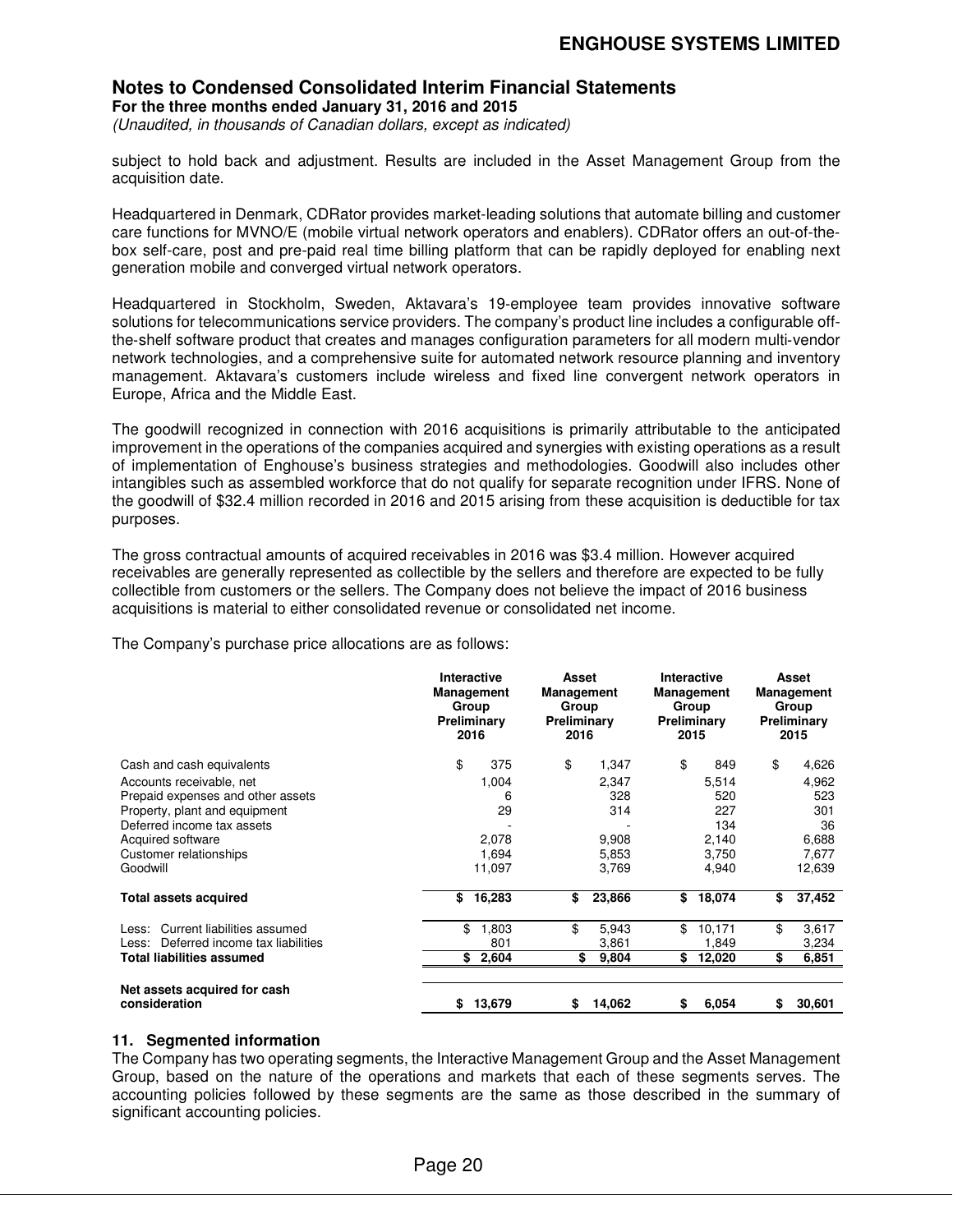# **Notes to Condensed Consolidated Interim Financial Statements For the three months ended January 31, 2016 and 2015**

(Unaudited, in thousands of Canadian dollars, except as indicated)

The Company's operating segments each develop and market software products and provide services for their respective markets and are inclusive of the current year acquisitions. The Interactive Management Group specializes in customer interaction software and services that are designed to enhance customer service, increase efficiency and manage customer communications across the enterprise. The Asset Management Group provides a portfolio of products to telecom service providers as well as fleet management and public safety software solutions for the transportation sector, first responders, distribution, security, utilities and oil and gas industries.

The Company evaluates segment performance based on revenue and profit or loss before income taxes.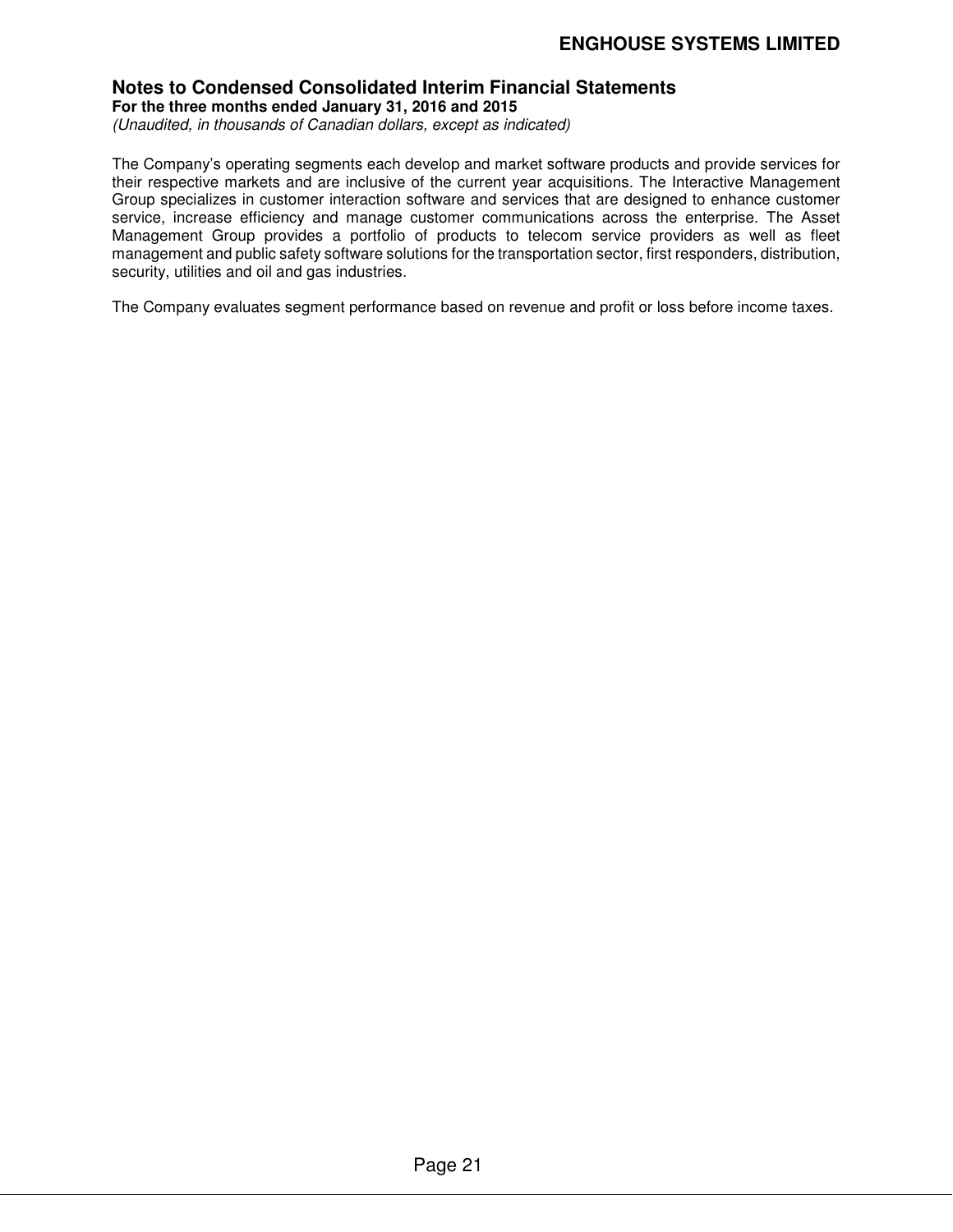**For the three months ended January 31, 2016 and 2015** 

(Unaudited, in thousands of Canadian dollars, except as indicated)

|                                                | <b>Interactive</b><br><b>Management</b> | <b>Asset</b><br><b>Management</b> |                          |
|------------------------------------------------|-----------------------------------------|-----------------------------------|--------------------------|
|                                                | Group                                   | Group                             | <b>Total</b>             |
| Quarter ended January 31, 2016                 |                                         |                                   |                          |
| Revenue                                        | 48,612<br>\$                            | 25,758<br>\$                      | \$<br>74,370             |
| Operating expenses excluding non-cash charges  | (33, 266)                               | (19, 648)                         | (52, 914)                |
| <b>Special Charges</b>                         | (182)                                   | (225)                             | (407)                    |
| Depreciation of property, plant and equipment  | (605)                                   | (221)                             | (826)                    |
| <b>Segmented profit</b>                        | \$<br>14,559                            | \$<br>5,664                       | \$<br>20,223             |
| Corporate expenses                             |                                         |                                   | (2, 380)                 |
| <b>Results from operating activities</b>       |                                         |                                   | \$<br>17,843             |
| Amortization of acquired software and customer |                                         |                                   |                          |
| relationships                                  |                                         |                                   | (6, 840)                 |
| Finance income                                 |                                         |                                   | 33                       |
| Finance expenses                               |                                         |                                   | (81)                     |
| Other income                                   |                                         |                                   | 33                       |
| Income before income taxes                     |                                         |                                   | \$<br>10,988             |
| Goodwill                                       | \$89,611                                | \$54,386                          | \$143,997                |
| Other assets                                   | 131,580                                 | 128,595                           | 260,175                  |
| Short-term investments                         |                                         |                                   | 5,694                    |
| <b>Total assets</b>                            | \$221,191                               | \$182,981                         | \$409,866                |
| <b>Capital Expenditures</b>                    | \$<br>979                               | \$<br>339                         | \$<br>1,318              |
|                                                |                                         |                                   |                          |
|                                                | <b>Interactive</b>                      | <b>Asset</b>                      |                          |
|                                                | <b>Management</b>                       | <b>Management</b>                 |                          |
|                                                | Group                                   | Group                             | <b>Total</b>             |
| Quarter ended January 31, 2015                 |                                         |                                   |                          |
| Revenue                                        | 43,752<br>\$                            | 19,267<br>\$                      | \$<br>63,019             |
| Operating expenses excluding non-cash charges  | (30, 969)                               | (14,076)                          | (45, 045)                |
| <b>Special Charges</b>                         |                                         | (24)                              | (24)                     |
| Depreciation of property, plant and equipment  | (485)                                   | (107)                             | (592)                    |
| <b>Segmented profit</b>                        | 12,298<br>\$                            | \$<br>5,060                       | \$<br>17,358             |
| Corporate expenses                             |                                         |                                   | (1,783)                  |
| <b>Results from operating activities</b>       |                                         |                                   | \$15,575                 |
| Amortization of acquired software and customer |                                         |                                   |                          |
| relationships                                  |                                         |                                   | (5, 354)                 |
| <b>Litigation settlements</b>                  |                                         |                                   | (8,774)                  |
| Finance income                                 |                                         |                                   | 113                      |
| Finance expenses<br>Other income               |                                         |                                   | (117)<br>17              |
| Income before income taxes                     |                                         |                                   | \$<br>1,460              |
|                                                |                                         |                                   |                          |
| Goodwill                                       | \$79,665                                | \$24,946                          | \$104,611                |
| Other assets                                   | 132,715                                 | 102,346                           | 235,061                  |
| Short-term investments<br><b>Total assets</b>  |                                         |                                   | 14,956                   |
| <b>Capital Expenditures</b>                    | \$212,380<br>\$<br>889                  | \$127,292<br>\$<br>173            | \$354,628<br>\$<br>1,062 |